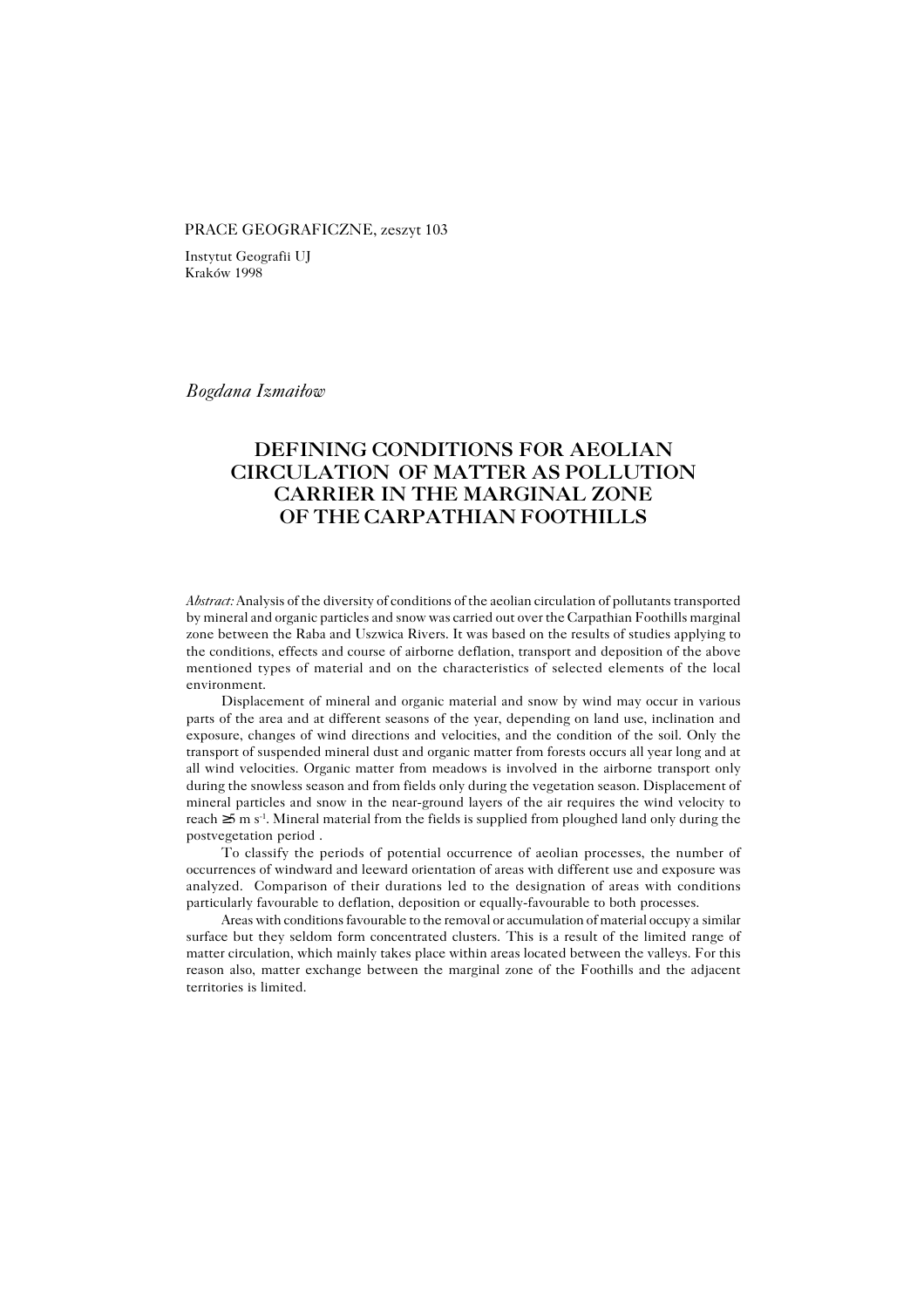## **1. Problem outline**

Pollution problems mainly concern areas exposed to strong, human−activity− related pressure. The densely populated borderline part of the Carpathian Foothills, which has historically been intensively used for agricultural purposes, can be classified as this area type (Wielowiejski, 1979). Local, transportation−related and agricultural pollution is further increased by long−range industrial emissions from the large urban agglomerations and industrial complexes of Upper Silesia and Cracow (on the west side) and Tarnów (on the east side).

A large part of particulate and gaseous pollutants are directly discharged to the atmosphere and transported by air. Wind has a direct influence on the removal, transport and delivery of pollutants. Pollution from distant sources is transported at high altitudes by air molecules, and less frequently by suspended particulate matter, over hundreds and even thousands of kilometers (Wojtanowicz, 1972). Local−scale pollutant transport takes place in near−ground layers of the air, often by means of wind−driven mineral−, organic− and snow particles.

Studies on the course and consequences of aeolian matter circulation were carried out in 1994−1995 in the surroundings of the Research Centre of the Institute of Geography (Jagiellonian University) in Łazy, in 1994−1995. They included measurements of the amount of windblown and deposited mineral and organic material and observations of results of nival−aeolian processes, carried out during winds of different velocities and on land used in various ways. They demonstrated a tremendous diversity of effects depending on the anemological conditions, the condition of the ground, relief and land use patterns (Izmaiłow, 1995). The results of the studies performed allow area types to be differentiated according to the varying degrees in which they favour the removal or accumulation of pollutants as a result of wind activity. The objective of this study was to attempt such a typological classification of the borderline areas of the Carpathian Foothills between the Raba and Uszwica Rivers.

## **2. Characteristics of the natural environment**

#### **2.1. Relief, vegetation and landuse**

The analyzed area is surrounded by three steep, 30−90 m high geomorphological escarpments. They are set on the north side − the face of a flysh overthrust − and the west and east sides − steep slope undercuts of the Raba and Uszwica River valleys. The southern boundary of this area stretches parallel, south from the water−divide of Łapczycki Stream and Stara Rzeka River catchments.

There are two hypsometric levels within the investigated area. The higher one is located in the southern and north−eastern part of the area. It is built of resistant sandstones of the Silesian and sub−Silesian tectonic nappe (Olewicz, 1973). It is delineated by the hilltop level with fragments of the foothill planation surface (Starkel, 1972) at an altitude of 320−340 m. a.s.l. (80−110 m above the valley floors) and with culminations over 360 m.a.s.l. (Fig. 1). Their steep slopes fall along the Stara Rzeka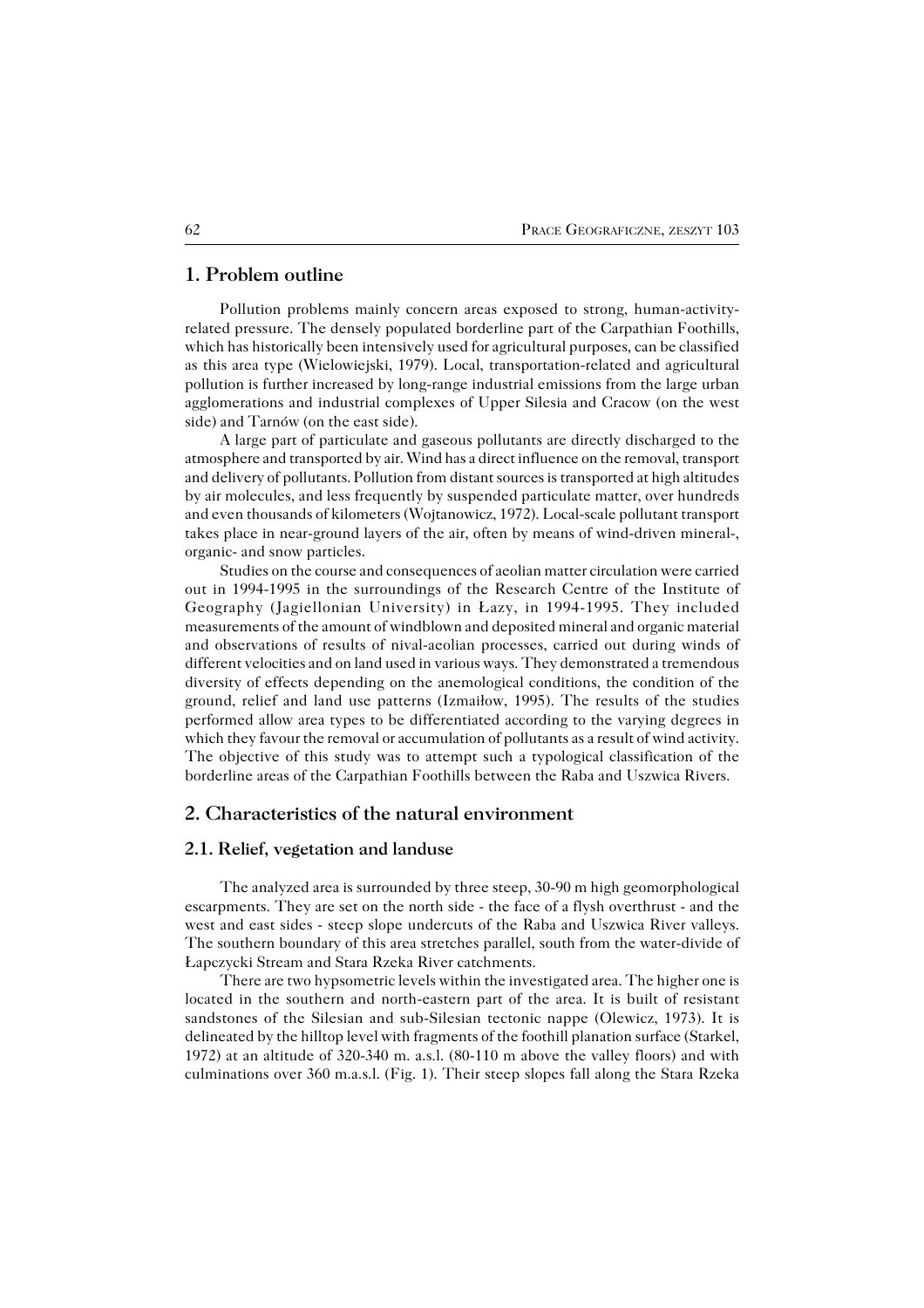L. 1 → Summit planes, 2 − lower watershed planes, 3 − erosional levels, 4 − summits, 5 − slopes, 6 − valley floors.<br>
The summit planes, 2 − lower watershed planes, 3 − erosional levels, 4 − summits, 5 − slopes, 6 − valle

Fig. 1. Main elements of the relief forms in the marginal zone of the Carpathian Fothills between the Raba and Uszwica Rivers:<br>
Fig. 1. Main elements of the relief forms in the marginal zone of the Carpathian Fothills betw Ryc. 1. Główne elementy rzeźby progowej części Pogórza Karpackiego między Rabą a Uszwicą: 1 − spłaszczenia wierzchowinowe,2 − spłaszczenia niższych garbów wododzielnych, 3 − poziomy erozyjne, 4 − grzbiety, 5 − stoki, 6 − dna dolin.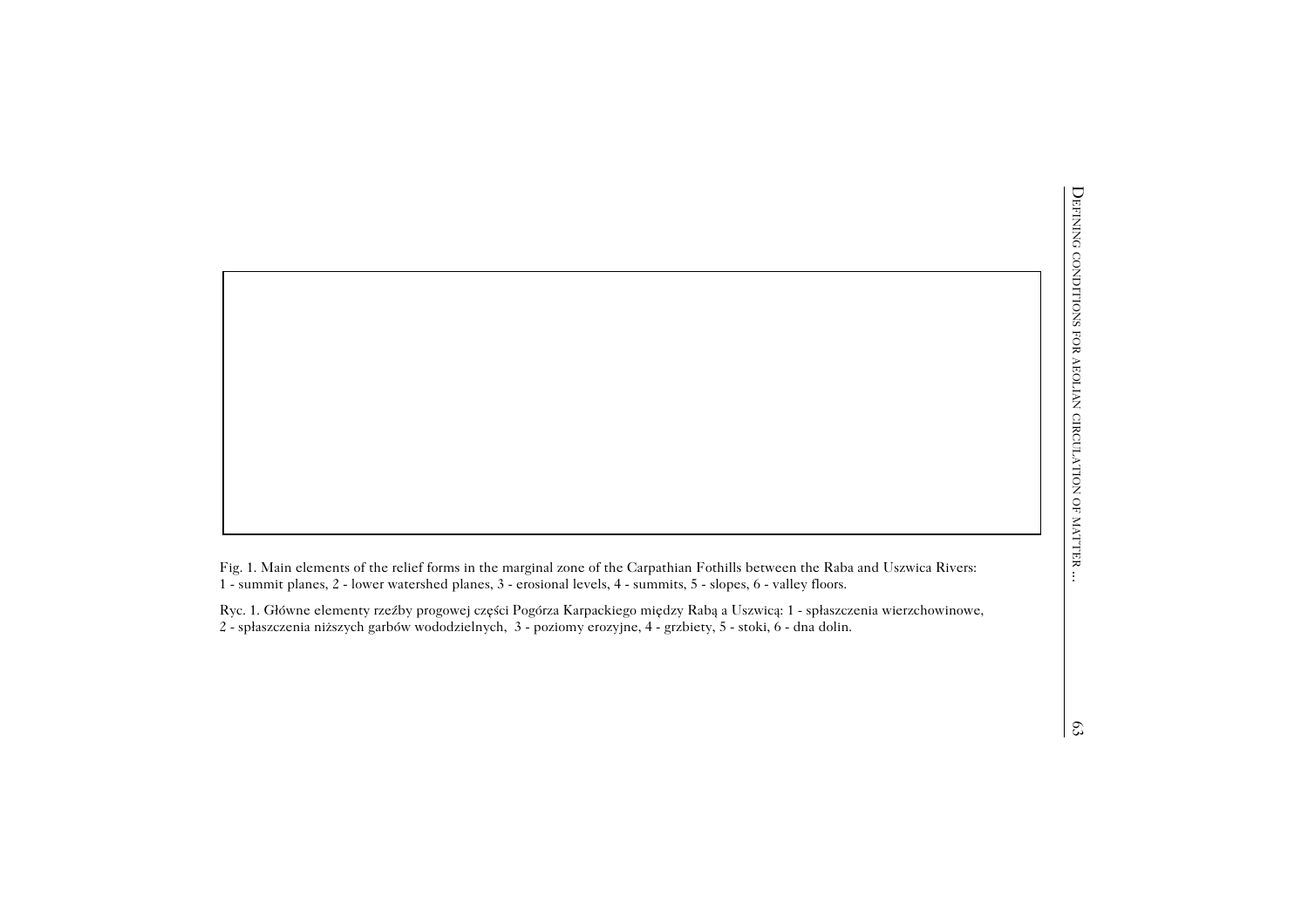River towards the lower, northern part of the Foothills. This part is built of less resistant rocks of the sub−Silesian tectonic nappe and Miocene formations (Olewicz, 1973). The lower step of the Foothills is formed by wide watershed summit planes at 280−300 m.a.s.l (50−60 m above the valley plains).

The course of the main elements of the relief is dominated by directions close to parallel, due to the tectonic substratum conditions. The WSW−ENE or WNW−ESE orientation's correlation with the tectonic units pattern is clearly discernible in the course of the flysh escarpments of the Foothills and of the numerous tributaries of the Raba and Uszwica Rivers. The W−E orientation's correlation with the axis of the upfold is marked with an extension of the summit planes and watershed hummocks. It is also discernible in the pattern of valleys in the northern parts of the area. The course of the Raba and Uszwica River valleys, the course of the northern section of the Stara Rzeka River and the numerous cuttings through the main foothill escarpment (oriented from SSW-NNE) are correlated with the general land gradient declining towards the north.

The river valley plains are 50 to 250 m wide. They are flat, accumulative and wet. Erosion flattening areas are easily discernible in their longitudinal profiles. Valleys formed on the borderlines between tectonic units and rocks of different resistance have asymmetric slopes. In most of the area slope inclinations are small (4°−9°). Slopes exposed N and NW are steeper (<45°−77°).

The Quaternary covers in the northern part of the foothill area are dominated by loess−like deposits. In the southern parts of the area they occur along with flysh rock weathering mantle (loam, dust and debris) having a broader range of occurrence. They cover the summits and slopes with a layer of several to a dozen or so meters. These deposits are also an element of the colluvia in landslide areas and at the foot of slopes. After washing they form dusty prolluvia in the dry valley plains.

All the above mentioned deposits have a similar, rather uniform mechanical composition (Skiba, 1992). They are dominated by a dusty fraction (50−60%) with the majority of grain sizes between 0.05−0.02 mm. There is also a significant amount of colloid loess <0.002 mm (8−19%). This allows the described deposits to be classified as dusts and loamy clays. The high loam content prevents the infiltration of precipitation water and causes long lasting and often excessive wetting of the covers, and, in lower positions, even periodic stagnation of water. In a dry state it is responsible for the coherence of these deposits.

In terms of land use, the largest area (51%) is occupied by agricultural farmland. Grasslands account for 19%. The remaining area (30%) is occupied by forests and tree stands. The largest forest ranges are preserved in the southern parts of the area, on summits, slopes and in the upper sections of valleys in the higher zone of the Foothills. Grasslands are almost exclusively connected with the river valley plains.

#### **2.2. Selected features of the climate**

The aeolian circulation of pollutants depends on the anemological conditions and the physical state of the soil surface. These parameters are both strictly dependent on the course of temperatures, precipitation and snow cover occurrence. The above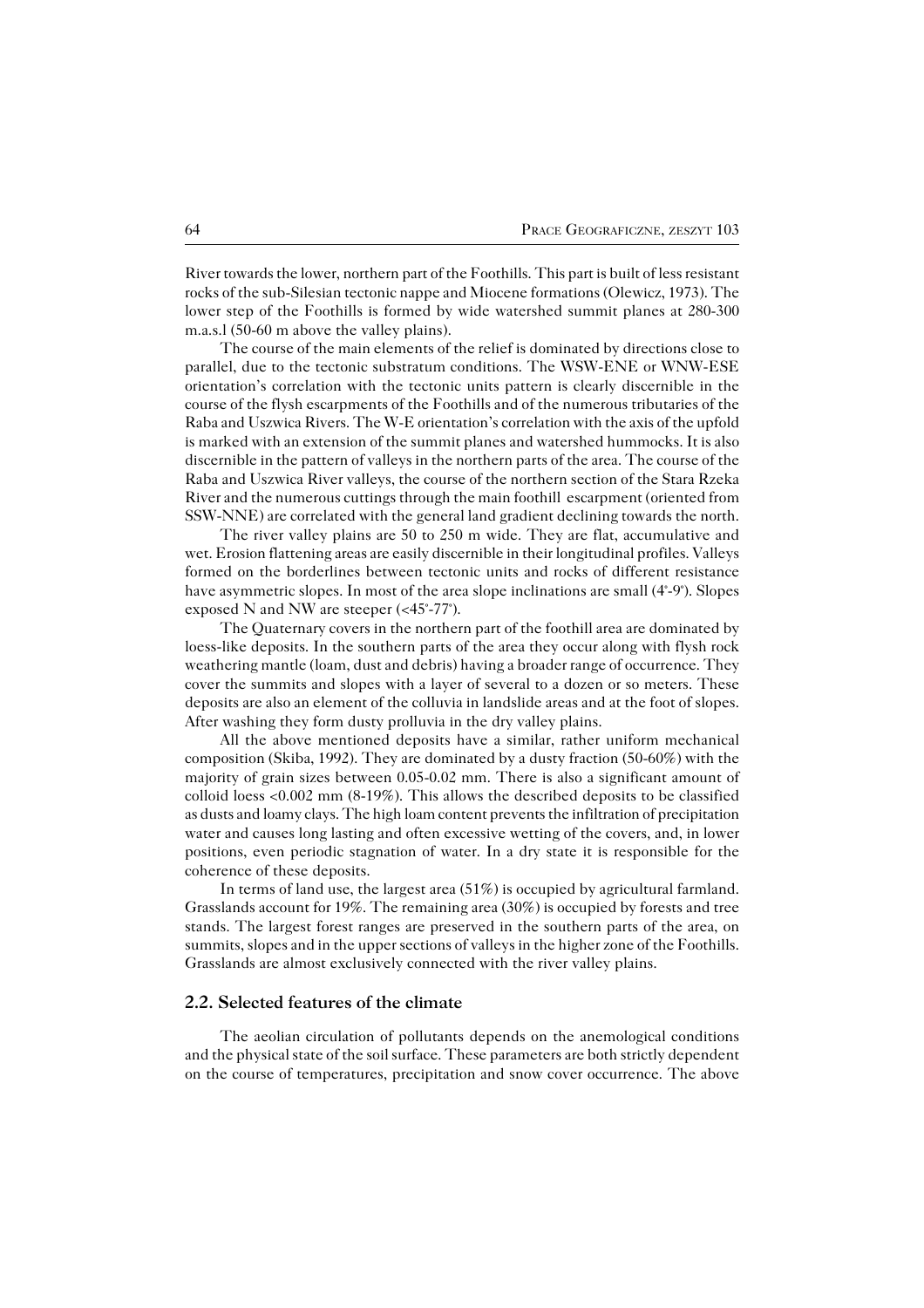listed elements of the climate are characterized based on measurement data recorded over 1989−1995 at the meteorological post of the Institute of Geography in Łazy.

### **2.2.1. Wind**

The average annual wind frequency was 87.2% (over the entire period investigated). The windiest months (90.4−92.3%) were February and March, and the lowest frequencies (82.4−84.0%) were observed in July and August. The lowest number of calms (7.7−9.6%) was recorded in February and March and the highest (16.0−17.6%) in July and August.

On an annual scale, the dominant wind directions were W, SW and WSW (11.0−18.0%) (Fig. 2), and the less frequent directions were ESE, ENE, NNE, SSE, NNW and N (1.7−2.9%). The total percentage of winds from the three main directions changed during the year from 29.0% in May to 56.8% in January. Over most of the months, the dominant wind direction was W (maximum frequency 23.8% in September). Only in February, October and December did SW winds have a higher frequency (15.4−19.8%). The frequency of all wind directions demonstrated seasonal variability, reaching maximum values during different months and seasons of the year.

Over the year, days with weak winds (>0−4 m s<sup>-1</sup>) were dominant (an average of 226.9 days), followed by 129.4 days with moderate winds (5−9 m s−1) and only 6.2 days with strong winds (10−14 m s<sup>-1</sup>) and 0.5 day with very strong winds (≥15 m s<sup>-1</sup>). There was an average of two calm air days per year, most frequently in December and January. Windless days did not occur in March, April, June or September. Also the number of days with a particular wind velocity changed over the year (Fig. 3). Days with weak winds were most numerous in July and August and least frequent between December and February. The annual pattern of days with higher velocity winds exhibited reverse structure. Most of the days with moderate winds were recorded between December and March, and the lowest numbers in July and August. Days with strong winds (dominant in December, January and March) did not occur in May, July and September. Very strong winds occurred during the months of March and December only.

The average maximum wind velocities ranged from 5 m s<sup>-1</sup> in August to 10.3− 10.8 m s−1 in December, January and March (Fig. 4). The absolute maximum wind velocity was reached in December (19.0 m s−1) and March (17.0 m s−1). In February and from May to September wind velocity did not exceed 9-10 m s<sup>-1</sup>.

There is a discernible correlation between wind velocity, direction and frequency. Only the weakest winds blew all directions all year long. The dominant direction of moderate winds was W (and less frequently NNE, ENE and NNW). Winds oriented WNW, W and WSW (with W dominating) most frequently reached high velocities (≥10−15 m s−1). NE, NNW, N, ENE and ESE rarely reached this range of velocities. Such a wind velocity was never observed in the case of NNE winds. Very strong winds were exclusively connected with SSW, W, SW and WSW directions.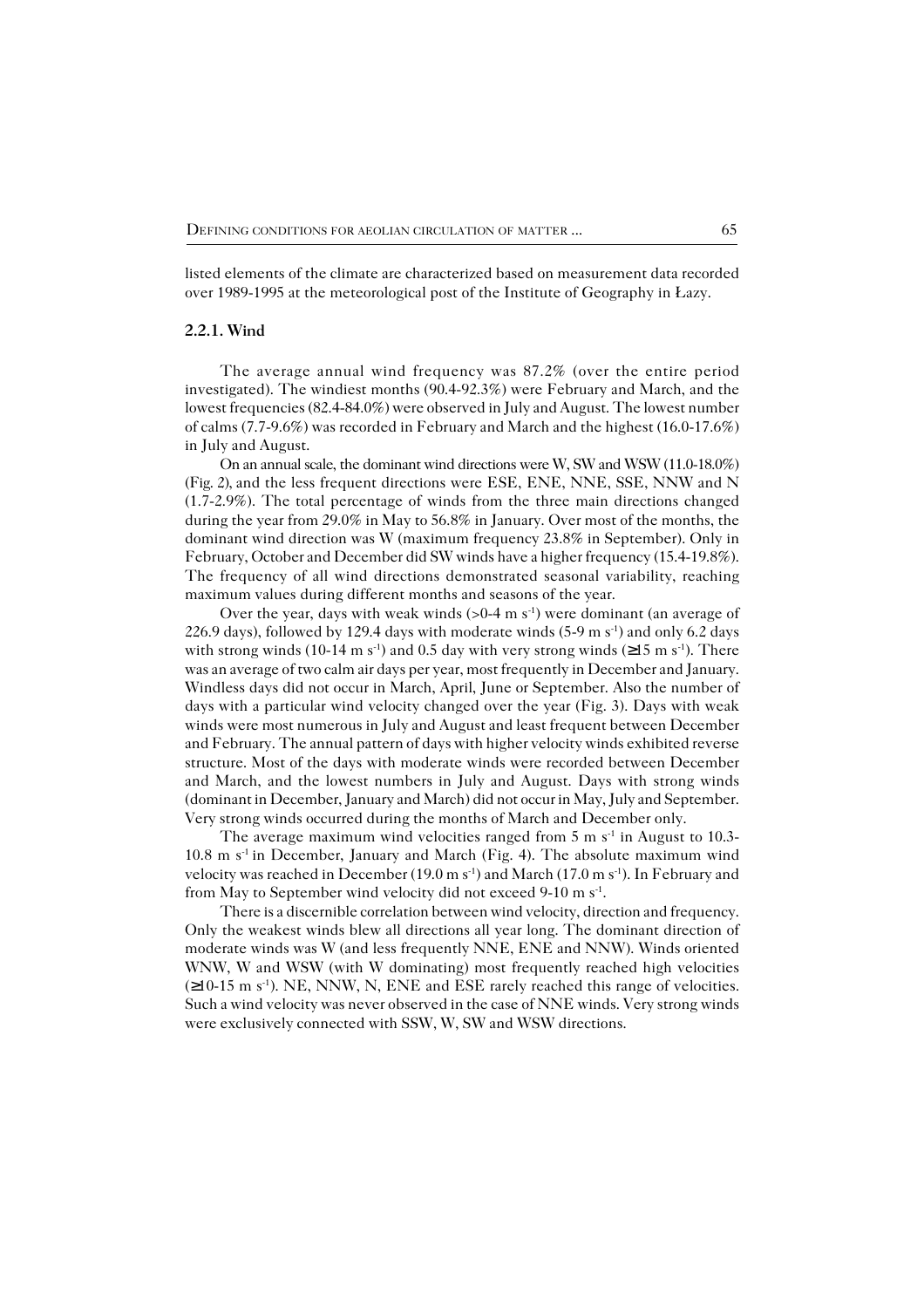

Fig. 2. Average monthly frequencies of wind directions in several ranges of velocity over 1989−1995.

Ryc. 2. Średnia miesięczna częstość kierunków wiatru w różnych przedziałach prędkości w latach 1989−1995.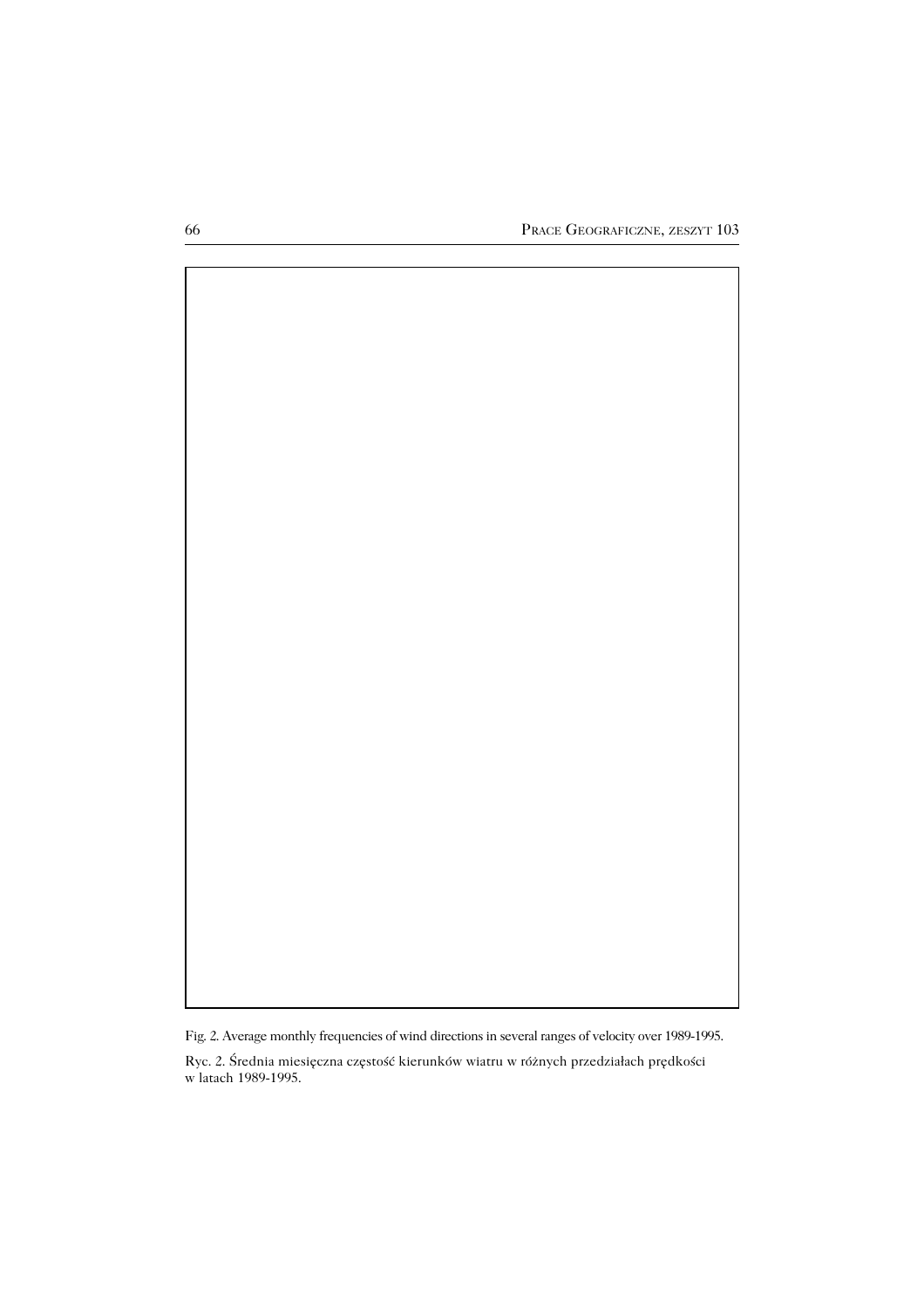Fig. 3. Average monthly number of days with winds of various velocities in 1989−1995.

Ryc. 3. Średnia miesięczna liczba dni z wiatrem o różnej prędkości w latach 1989−1995.

Fig. 4. Maximum monthly wind velocities in 1989−1995.

Ryc. 4. Maksymalne miesięczne prędkości wiatru w latach 1989−1995.

#### **2.2.2. Precipitation and snow cover**

The average annual number of days with precipitation was 191.4. Their annual distribution was regular (from 12.8 days in September to 18.4 days in March) (Fig. 5). The total precipitation levels were more variable in time. For a total precipitation level of 624 mm, the majority occurred between April and September and the least between November and January.

Snow cover, beginning in the period from the middle of November to the beginning of December, lasted until the period to the middle of March − middle of April. It was not permanent. Usually it remained over an average period of 51.1 days per annum. Of this time period, it was continuous for 35.6 days and formed snow patches for 15.5 days. Most of the days with snow cover were recorded from December to January (and the less in April) (Fig. 6). The average thickness of snow cover was small, ranging from 1.5 cm in November to 5.6 cm in February (also reaching a maximum thickness of 10.8 cm during this month). The absolute maximum thickness of the snow cover over the observation period was 32 cm.

During the snowless season, the ground was frozen for 13.2 days (from October to April). Most of such days were observed between December and February (Fig. 6). During thaws and precipitation periods the soil surface was wet (23 days) or damp (169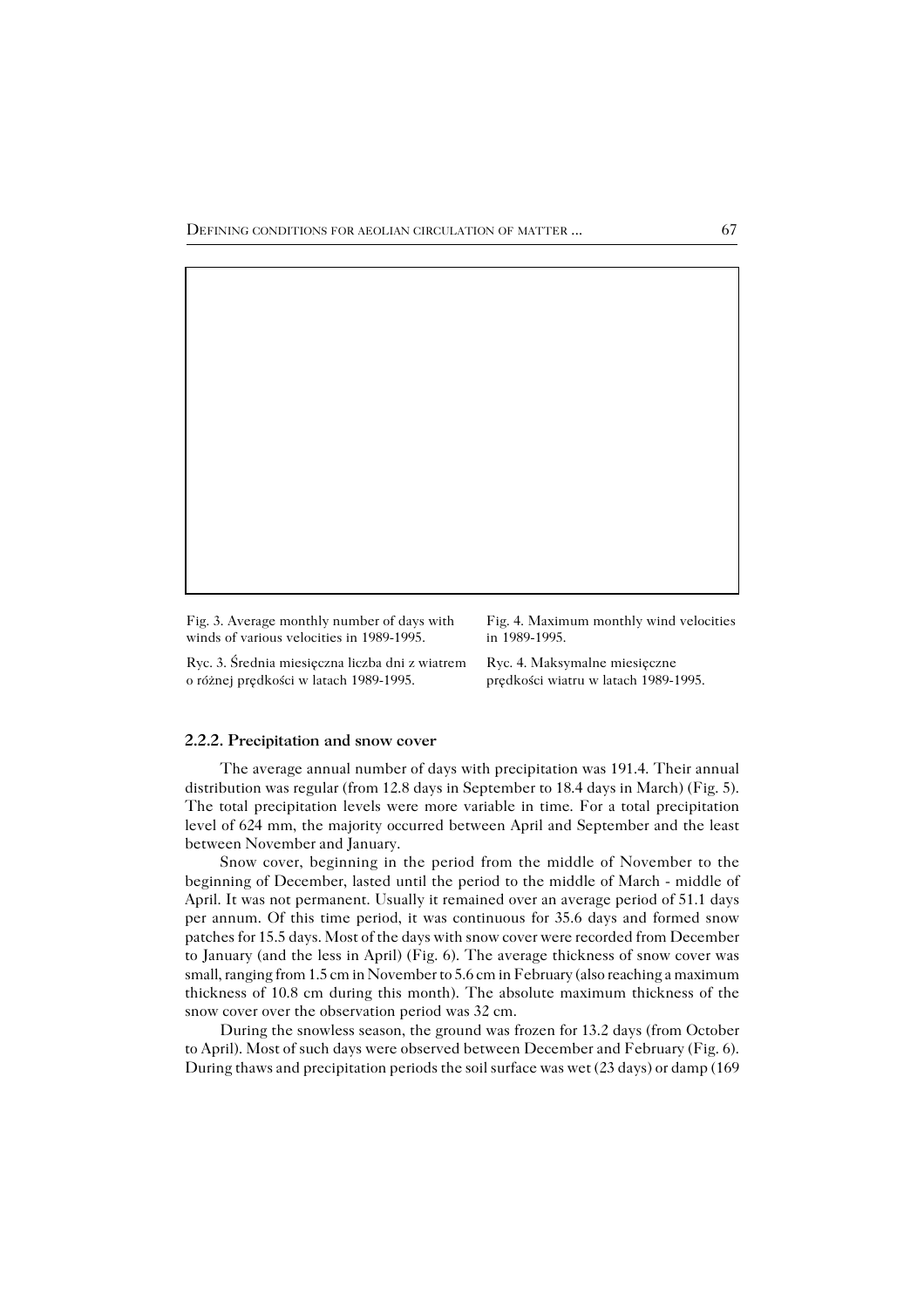| Fig. 5. Average monthly distribution of | Fig. 6. Average monthly number of days with    |
|-----------------------------------------|------------------------------------------------|
| atmospheric precipitation in 1989-1995. | different soil conditions in 1989-1995.        |
| Ryc. 5. Rozkład średnich miesięcznych   | Ryc. 6. Średnia miesięczna liczba dni z różnym |

sum opadów w latach 1989−1995.

days). The highest number of days with wet ground occurred in the period from November to January (damp ground dominated in March and from September to November). Respectively, the numbers of such days were the lowest in July and August and from December to February. Of the 108 days with dry ground, most of them were observed from May to August and the less from November to February.

stanem gruntu w latach 1989−1995.

## **3. Conditions and zones of deflation and aeolian deposition**

The above description of selected elements of the geographical environment indicates that the conditions for wind−driven pollutant circulation are variable in space and time. The spatial variability is influenced by relief (altitude, slope, exposure), features of the surface deposits (mechanical composition, permeability, absorbability, compactness), land use patterns and the types of plant communities. The time variability is linked with the seasonal variability of wind directions and velocities, as well as the variability of ground cover and condition (depending on the amount of precipitation and the occurrence or lack of snow cover).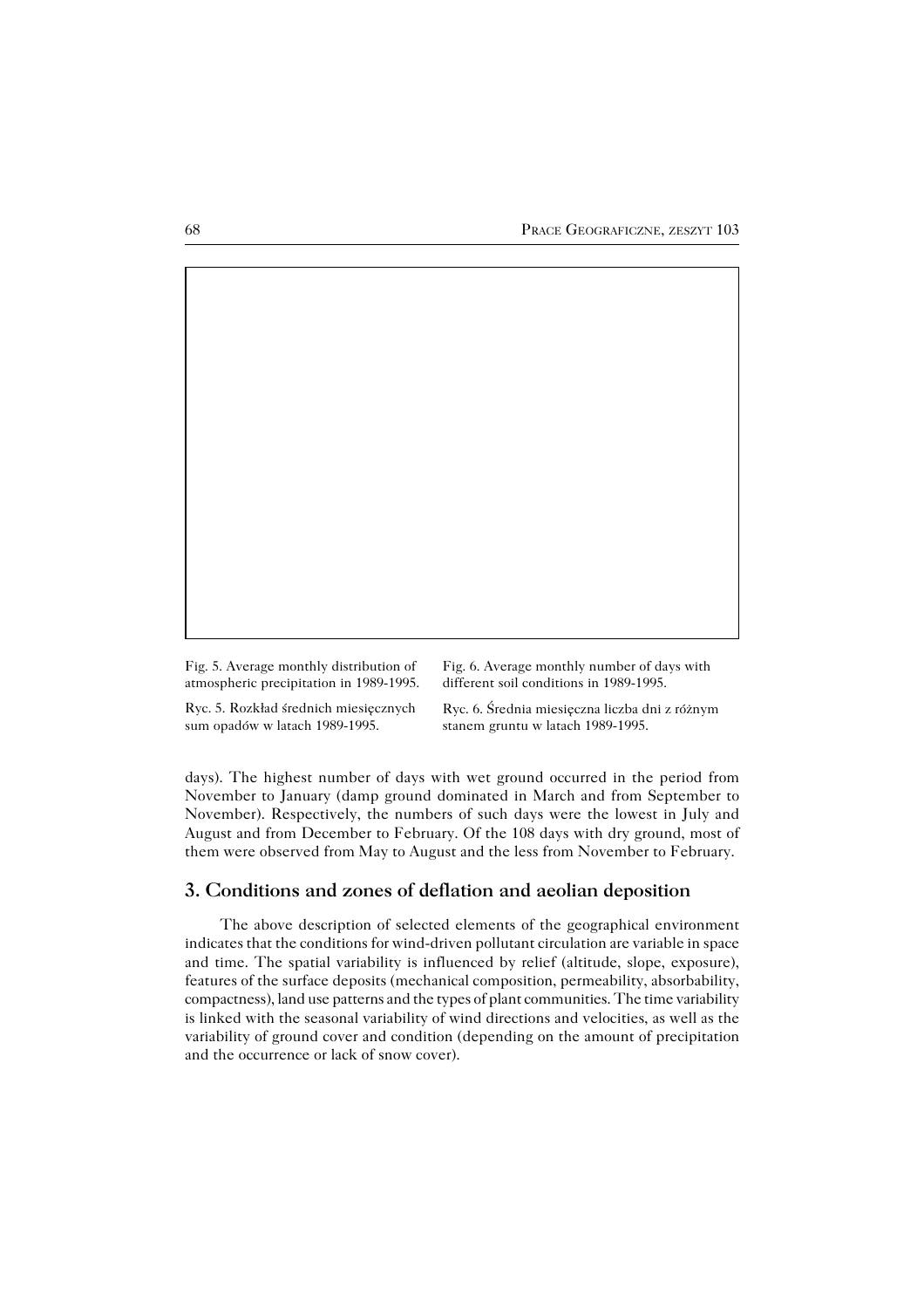Additionally, previous studies (Izmaiłow, 1995) demonstrated that the wind transport of mineral, organic and snow particles does not occur in the same areas and times of the year. Therefore, the specific circulation conditions for all the materials listed (involved in the transport of pollutants) shall be researched separately.

#### **3.1. Mineral matter**

Deflation of mineral matter may only occur in loose, small sized and dry (up to 2.5% moisture content) deposits, with no fixing vegetation cover. The process occurs through a thin layer of dry and fluffy snow. The minimum wind velocity needed to put the locally occurring dust sediments in motion is 5 m s<sup>-1</sup>. The intensity of this process increases with wind velocity.

Investigation of the deflation conditions allows the areas and occurrence periods to be determined. Deflation does not occur in forests and is only occasionally observed in grass−covered areas, where it is limited to molehill blowing. It occurs as a surface phenomenon only on ploughed fields after the vegetation season (October−April).

The current condition of the ground surface allows deflation to occur over 76.1 days per annum only (at wind velocity  $\geq 5$  m s<sup>-1</sup>). Over this time period, the ground is dry for 13.1 days, covered with dry snow for 12.6 days, and damp for 50.4 days. Most of the days with dry ground were recorded in April and October, when strong winds are rare and there are no very strong winds at all (their activity is strongly linked with airborne processes). The period of highest velocity winds (from December to March) is also the period with the lowest number of dry−ground days (and the highest number of snow cover and damp ground days). Among winds exceeding 5 m s−1 the dominant directions during this period are W, SW, WSW (Fig. 7). Winds oriented NNE, NNW, N and ENE are the least frequent.

The variability of wind direction impacts the changes in the distribution and size of the deflation surfaces over the year. Deflation mainly occurs in upper parts of the windward slopes and on the summits (Gerlach, Koszarski, 1968; Jahn, 1969; Janiga, 1971). As compared to these areas, deflation is 9−19 times weaker in the valley plains (Izmaiłow, 1995) because of lower wind velocities and the presence of loess−like particles in the ground. Also the deposition is 6−7 times lower as compared to the upper sections of the leeward slopes, which are considered to be the main areas of mineral deposition (Gerlach, Koszarski, 1968; Jahn, 1969;



Fig. 7. Average frequency of directions of ≥5 m s<sup>-1</sup> winds during the postvegetation period (X−IV).

Ryc. 7. Średnia częstość kierunków wiatru o prędkości ≥5 m s−1 w okresie powegetacyjnym (X−IV).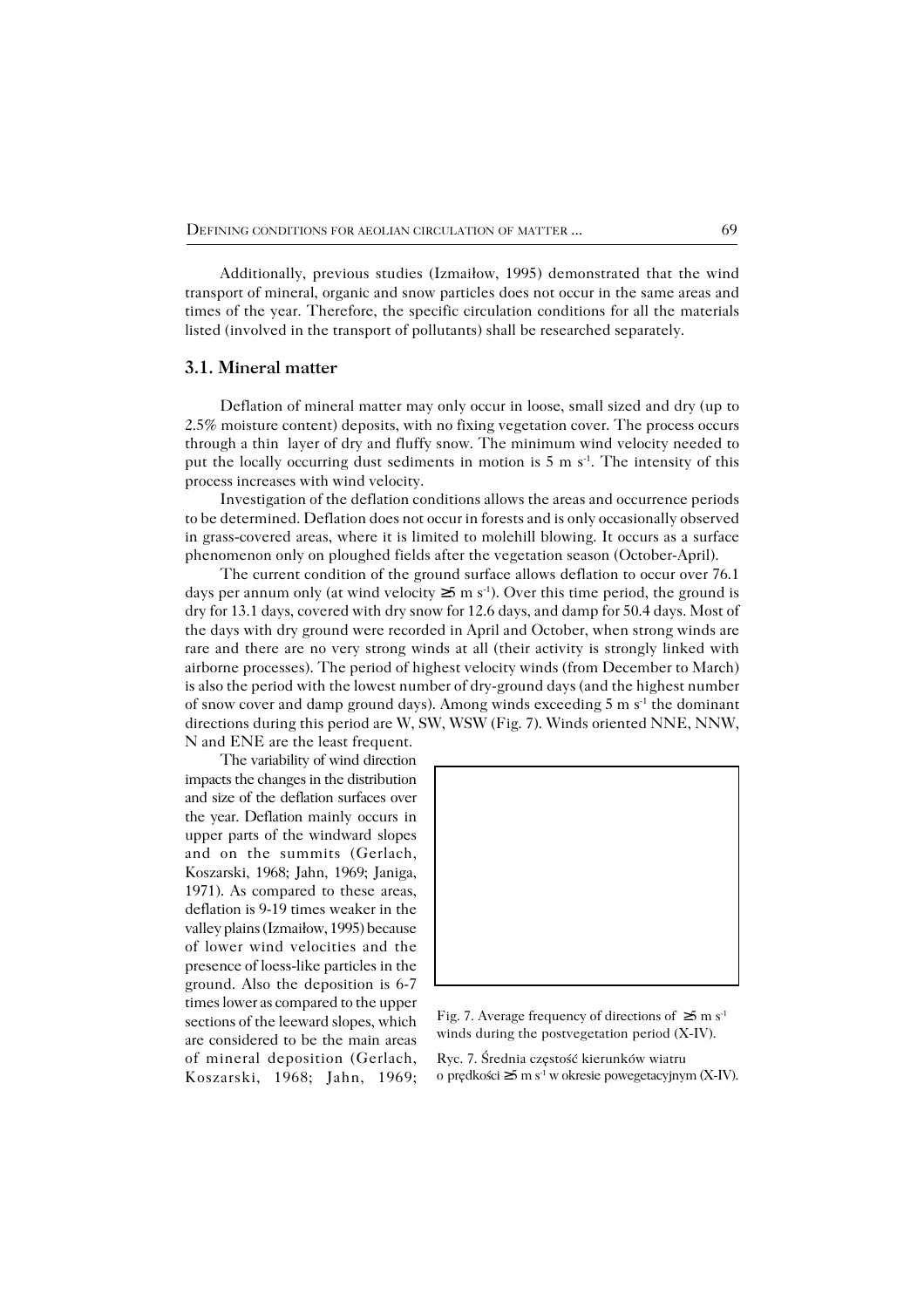Wojtanowicz, 1972). In reality the surface on which mineral materials are deposited is much wider, and its location does not only depend on the exposure of the slopes but particularly on their longitudinal profile and land use pattern.

The transport of coarser material by rolling and saltation occurs at ground level up to a height of 35 cm (Izmaiłow, 1995). The transport distance thus depends on the length of vegetation−free stretches of ground. On ploughed fields only, such material can be transported over long distances along slopes or valley plains and across water divides, and then deposited on the leeward side (in wind shadow). Deposition of the rolled and salted material does not necessarily require a decrease in wind velocity. At wind velocities exceeding the critical value, the majority of this material is stopped on the windward side, at the foot of slopes and on vegetated areas. Meadows and forests are the main mineral material deposition areas. The deposition processes are most intense in their fringe zones, directly adjacent to ploughed fields, as the transport of material ceases within 0.5 m from the deflation zone (which equals the particles' saltation length). Only the finest material (carried in suspended form) is transported over longer distances and deposited over wider areas. The domination of deflation or deposition thus depends on the land use patterns and orientation in relation to wind direction.



Fig. 8. Percentage contributions of windward and leeward situation of particular slope exposures during ≥5 m s−1 winds (postvegetation period).

Ryc. 8. Procentowy udział sytuacji dowietrznych i zawietrznych na stokach o różnych ekspozycjach w stosunku do wiatrów o prędkości ≥5 m s−1 w okresie powegetacyjnym.

With respect to the domination of windward slope orientation of different exposures (perpendicular to wind direction with a 90° deviation both ways) over the leeward orientation, slopes were identified on which deflation periods last longer than deposition−favourable conditions (Fig. 8). These are low−angle slopes exposed SW, SSW, WSW, S, W, WNW, NW, NNW and SSE (86.0−56.5% of all cases with active wind). N−oriented slopes have a uniform distribution of windward (48.8%) and leeward (51.2%) exposures. Other slopes (ENE, NNE, NE, E and ESE) are more frequently in wind shade (77.3− 70.5%) than in a windward situation. If land use patterns allow the material to be transported from windward slopes and water−divides, deposition may dominate in their upper zones (even on ploughed fields). If the supply of material is limited, deflation will be the main process taking place over the entire length of the slopes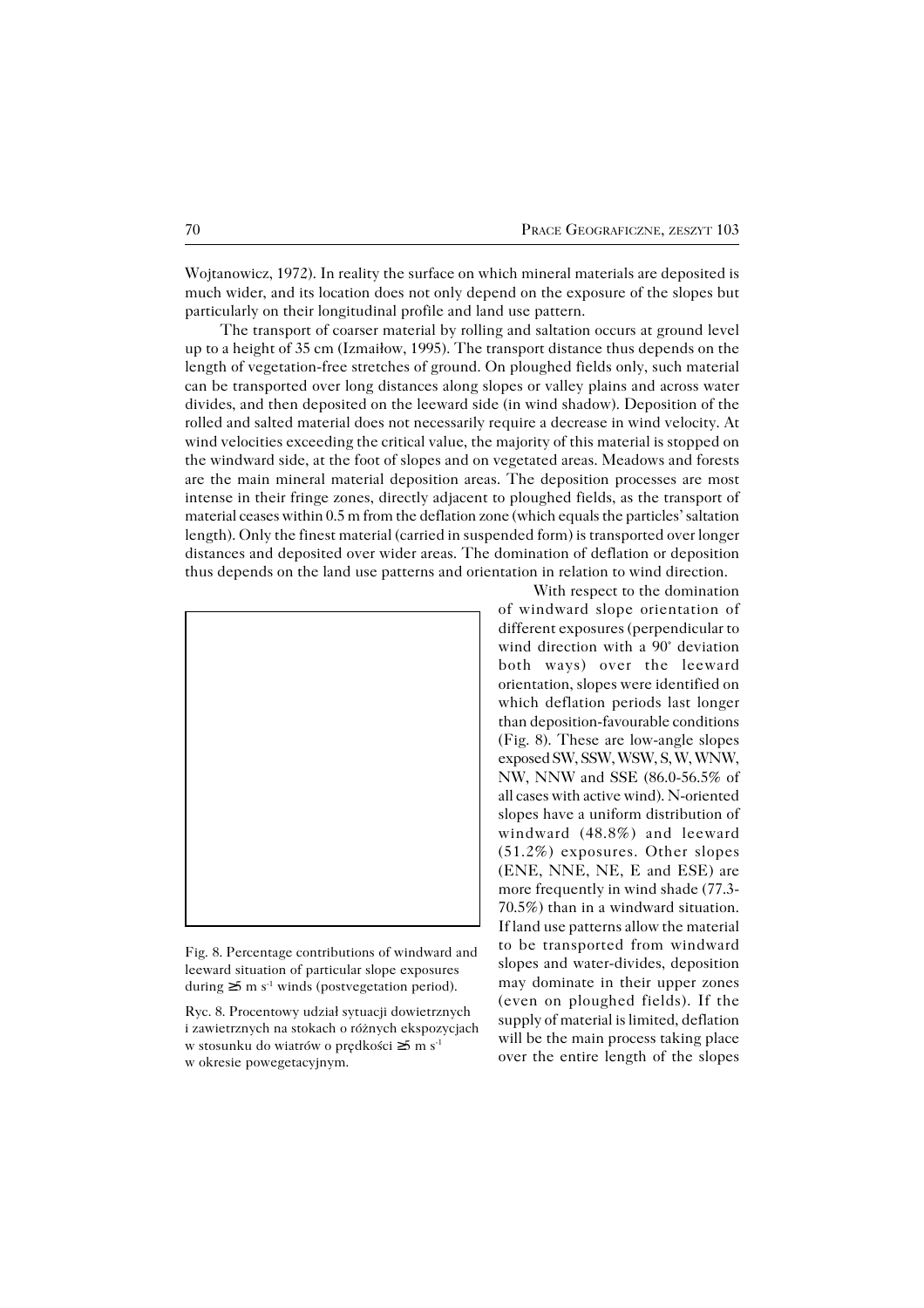and over the cultivated fields. Forest and grass−covered areas, regardless of slope exposure, are subject to material deposition only (similarly to the foot of steep slopes, where only deflation may occur). Flat summit planes and watershed hills are subject to deflation, regardless of wind direction.

The transport of material in the valley plains mostly occurs in valleys oriented W−E, NE−SW and ENE−WSW (29.5−17.3%). Valleys oriented SSE−NNW and NNE− SSW are the best wind−protected areas (active wind blowing along their axis for 4.5− 5.6% of the overall active wind time).

The finest material, transported in suspension through the higher layers of air, is deposited beyond the source area. There are simultaneous processes of the elevation of mineral particles and the fallout of long−distance transported dusts. Even weak winds are sufficient for this type of transport. Therefore winds from all directions may be involved in this type of circulation. Sedimentation of suspension−transported dusts, although observed during strong (Cegła, 1972; Manecki et al., 1978) and moderate (Wojtanowicz, 1972; Pye, 1984) winds, most frequently occurs when the wind velocity decreases to 3−4 m s−1 (Paduszyński, 1954; Duchniewski, 1961; Maruszczak, 1967; Różycki, 1967). Another reason suspended dust sedimentation takes place are intense rainfalls (Scriven, Fisher, 1975; Davenport, Peters, 1978; Bruins, Yallon, 1979).

Theoretically, conditions for suspended dust deposition occur all year long, although they are the most conducive in spring and summer. During these seasons the recorded monthly averages of high intensity rainfalls were the highest. Also during this time of the year there is a maximum frequency of weak winds. The lowest numbers of days with weak winds are recorded between December and February (this is also the time of the most frequent calms). The lowest precipitation totals also occur in this part of the year.

Dust deposition may occur over the entire area, regardless of the land use pattern. The highest intensity of deposition occurs at the fringes of various plant communities (Gerasimov, 1973; Yallon, Dan, 1974; Catt, 1978; Weise, 1983; Pye, 1984). Deposition occurs regardless of the land exposure, although higher values are most frequently observed on leeward slopes (Simonson, Hutton, 1954; Tavernier, 1954; Lewis, 1960; Różycki, 1967; Vanmaercke, Gottigny, 1981; Weise, 1983). Only in the case of high suspended matter concentration and low transport a higher deposition is recorded on the windward side of elevations (Gullentops, Paulissen, 1981; Goosens, Offer, 1993).



Fig. 9. Average annual frequency of >0−4 m s−1 wind directions.

Ryc. 9. Średnia częstość kierunków wiatru o prędkości >0−4 m s−1 w ciągu roku.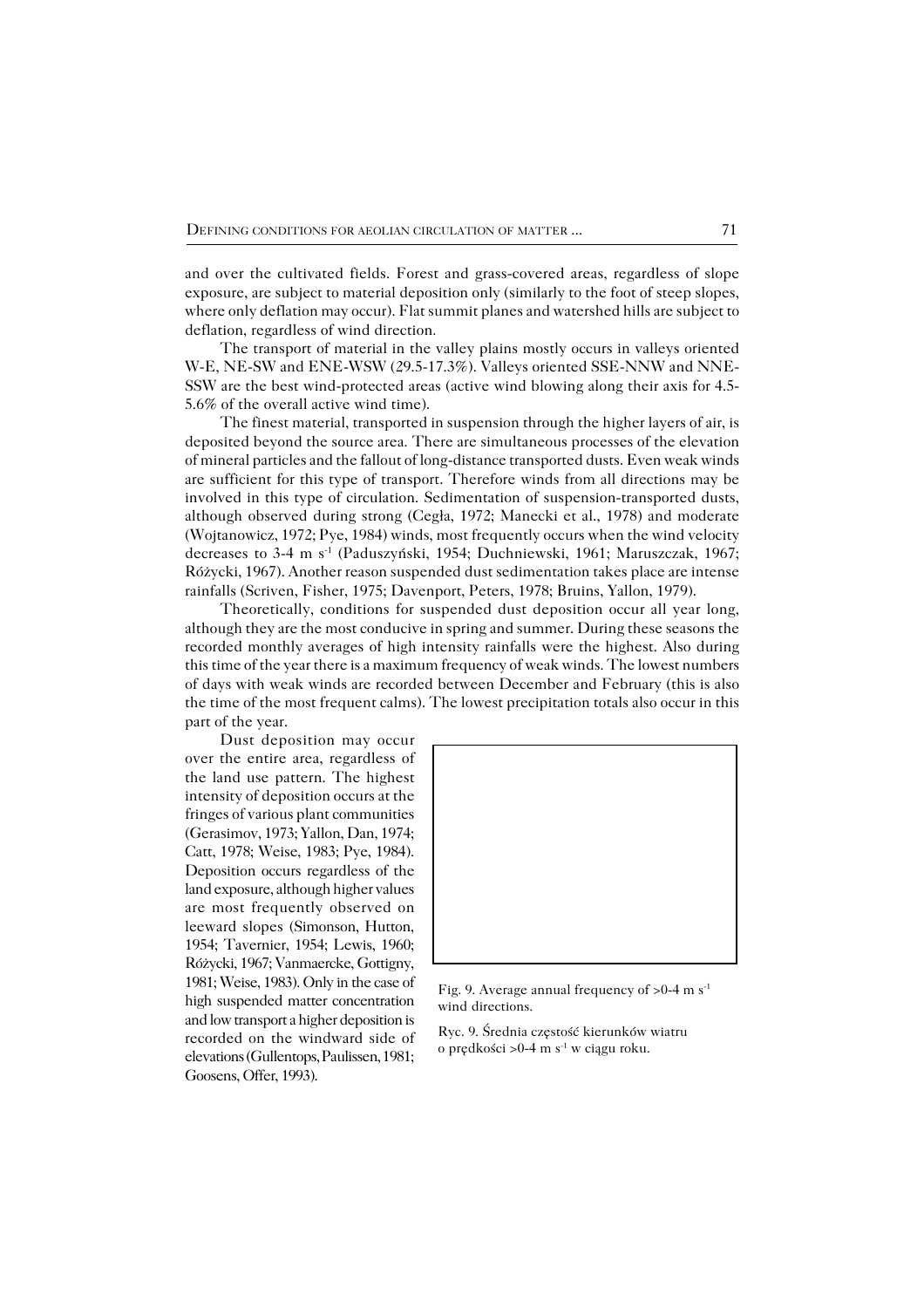

Fig. 10. Annual percentage contributions of windward and leeward situation of particular slope exposures during >0−4 m s<sup>-1</sup> winds

Ryc. 10. Procentowy udział sytuacji dowietrznych i zawietrznych na stokach o różnych ekspozycjach w stosunku do wiatrów o prędkości >0−4 m s−1 w ciągu roku.

Regarding the dominant weak winds (SW, W and WSW) (Fig. 9) leeward exposure most frequently applies to ENE, E, ESE, NE, NNE and SE slopes (66.9−51.9%). The remaining ones are in wind shadow during 47.0−26.2% of the weak wind periods (Fig. 10). The watershed areas, because of high wind velocity, probably retain smaller amounts of dust. The best conditions for dust deposition occur in valley plain areas oriented SSE−NNW, SSW−NNE, ESE−WNW and S−N, which are most frequently shielded from the wind (93.3−90.3%). Such conditions are the least frequent in SW−NE oriented valleys (78.5%). As compared to the amount of material from low transport, the amount of precipitated suspended dust is minimal.

#### **3.2. Organic matter**

The rate and seasonal variability of organic matter circulation mainly

depend on the type of plant communities and their annual development cycle. They are less correlated with wind velocities because the transport of organic particles may also occur during weak winds.

Most of the identifiable macroscopic fragments of plants transported by the wind originate in woods and afforested areas. These are mainly leaves and smaller amounts of bark, branches and seeds. They are transported over long distances from their source areas. This type of material is deflated from forest areas all year long, but mainly in the autumn. Its amount is three times higher than the amount of material originating from open areas. Forests create adequate conditions for a quantitative domination of material outflow over inflow.

Grass− or crop−covered areas generate a small amount of leaves, stems, rootstock, flowers and seeds. The range of low altitude transport is small and rarely expands beyond the borderlines of the source plant community. Additionally the material outflow is limited in time. In the case of cultivated fields it is restricted to the vegetation season (May−September) and in grasslands to the snowless season (May−October). Over the remaining periods of the year, both these types of areas become receptors of material transported from the forests. Whether a given areas has dominant organic matter outflow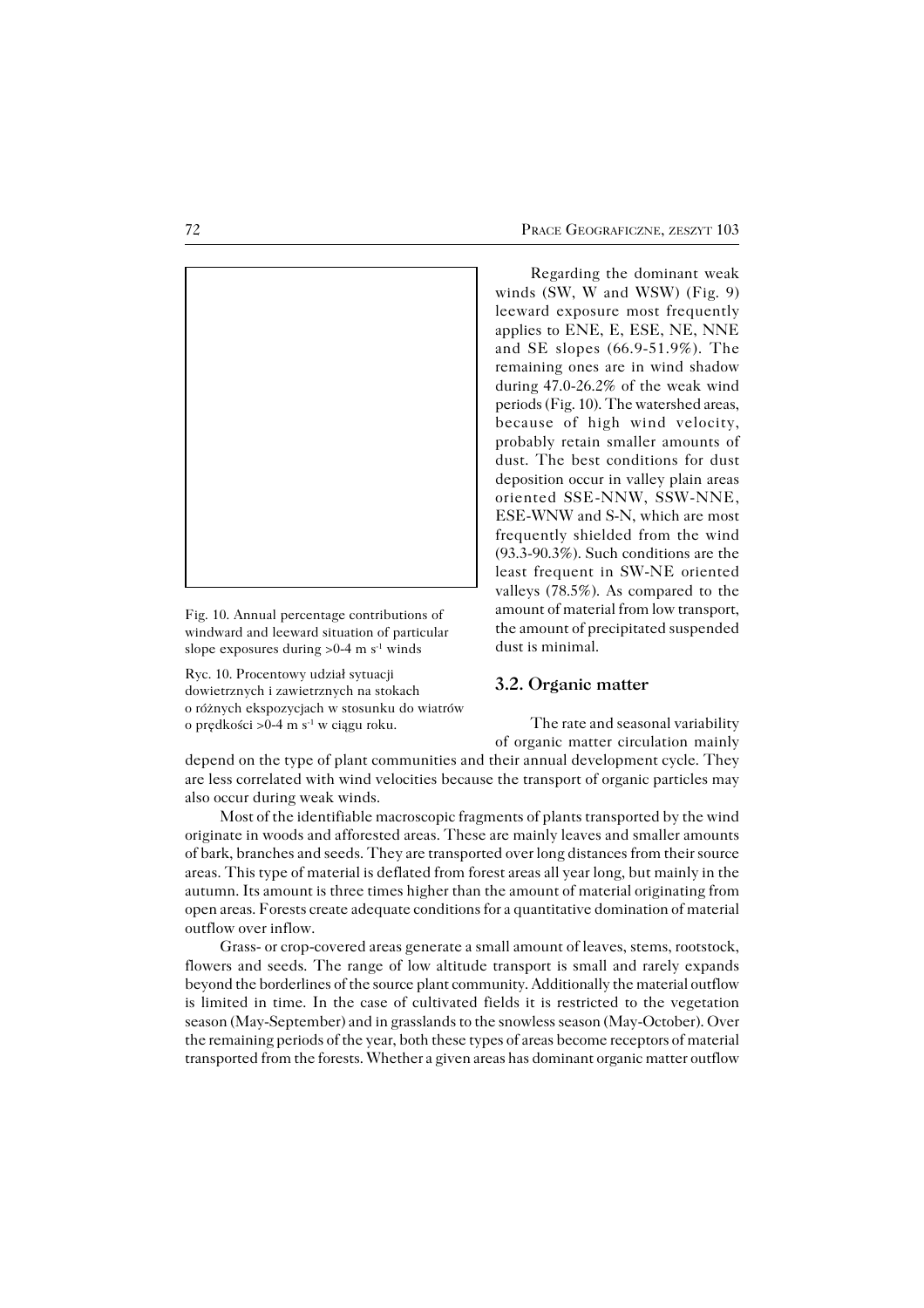or inflow conditions depends on the windward or leeward position with respect to the forest areas.

Both during the vegetation season and the entire snowless season, W, SW and WSW winds are dominant (Fig. 11). The least frequent winds at this time are ENE, ESE, SSE and NNE. As material outflow from the slopes deviated by ≤90° from the wind direction during the entire snowless period, material removal dominates over deposition (Fig. 12) on W, SW, WNW, NW, WSW, SSW, S, NNW and N exposed slopes (76.8%− 58.6%). On these slopes, the dominant favourable conditions for organic matter outflow do not only apply to forests, but also to meadows and ploughed fields without forest shielding. ESE, ENE, E, NE, NNE, SE and SSE exposed slopes are on the leeward side during most of the winds (69.3−51.5%). This favours the accumulation of wind−driven material from the outside rather than outflow. This applies to all types of plant communities occurring in the upper sections of these slopes. Their lower sections, only reached by plant pollens, are typically deflation areas (30.7−48.5%).

During the snowless season, material transport in the valley plains occurs in both cases of winds blowing from opposite directions (along the axis of the valley). Appropriate conditions for such processes most frequently occur in W−E oriented valleys (26.2%), and less frequently in SSW−NNE, NNW−SSE and S−N oriented valleys (6.1−8.1%). N−W−



Fig. 11. Average frequency of wind directions during the snowless season (V−X).

Ryc. 11. Średnia częstość kierunków wiatru w okresie bezśnieżnym (V−X).



Fig. 12. Percentage contributions of windward and leeward situation of particular slope exposures during the snowless season (V−X).

Ryc. 12. Procentowy udział sytuacji dowietrznych i zawietrznych na stokach o różnych ekspozycjach w okresie bezśnieżnym (V−X).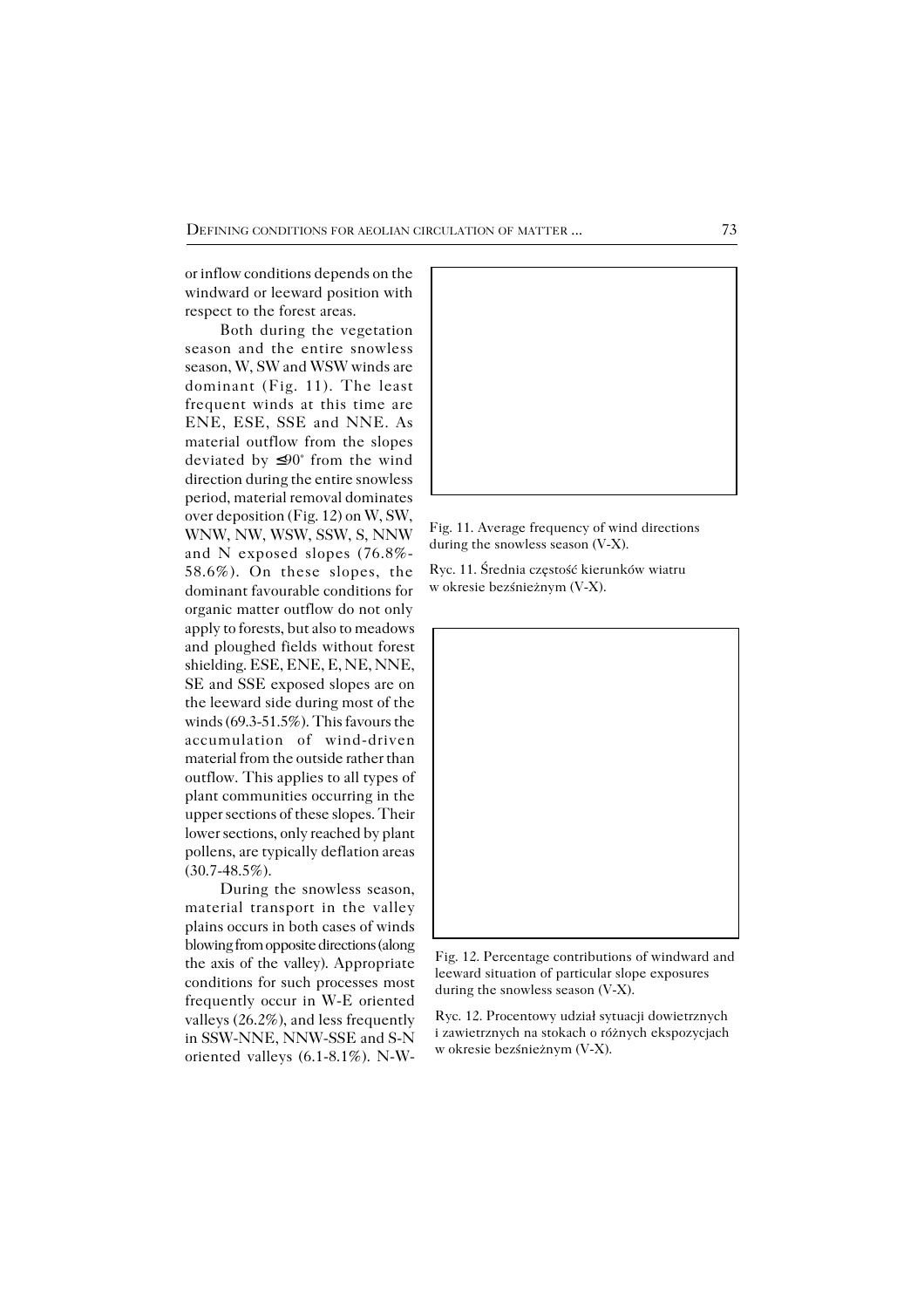

Fig. 13. Average frequency of wind directions during the snow cover season (XI−IV).

Ryc. 13. Średnia częstość kierunków wiatru w okresie występowania pokrywy śnieżnej (XI−IV).



Fig. 14. Percentage contributions of windward and leeward situation of particular slope exposures during the snow cover season (XI−IV).

Ryc. 14. Procentowy udział sytuacji dowietrznych i zawietrznych na stokach o różnych ekspozycjach w okresie występowania pokrywy śnieżnej (XI−IV).

SSW−oriented valleys are dominant and they determine the main direction of matter transport. Thanks to this, areas located E− NNE from forests receive more material than areas on the opposite side. A similar situation occurs on the summits, although some of the processes occurring there are much more intense because of land exposure to winds.

Only small deviations from the above described situation occur during the snow cover period. WSW and WSW winds are still dominant (Fig. 13), with a minimum percentage of ESE, NNW, ENE, N and NNE directions. The domination of windward situation is recorded on slopes having the same exposure (as described for the previous period analyzed) (Fig. 14). The dominant process is organic matter removal from forests and deposition on the remaining area. The deposition zone mainly covers sections of ENE, NE, E, NNE, ESE, SE, N and SSE slopes, regardless of their use. Forests located in their lower parts are within the deflation range during 49.1−23.4% of the winds. In valley plains, the most frequent material deflation from forests occurs in those oriented W−E, SW−NE, WSW−ENE (20,7−13.7%). It is less frequent in the remaining valleys (9.0−4.7%). Deposition of material most frequently takes place on the S−SW−W−NW side of the forests (4.7− 18.0%) rather than on the opposite side.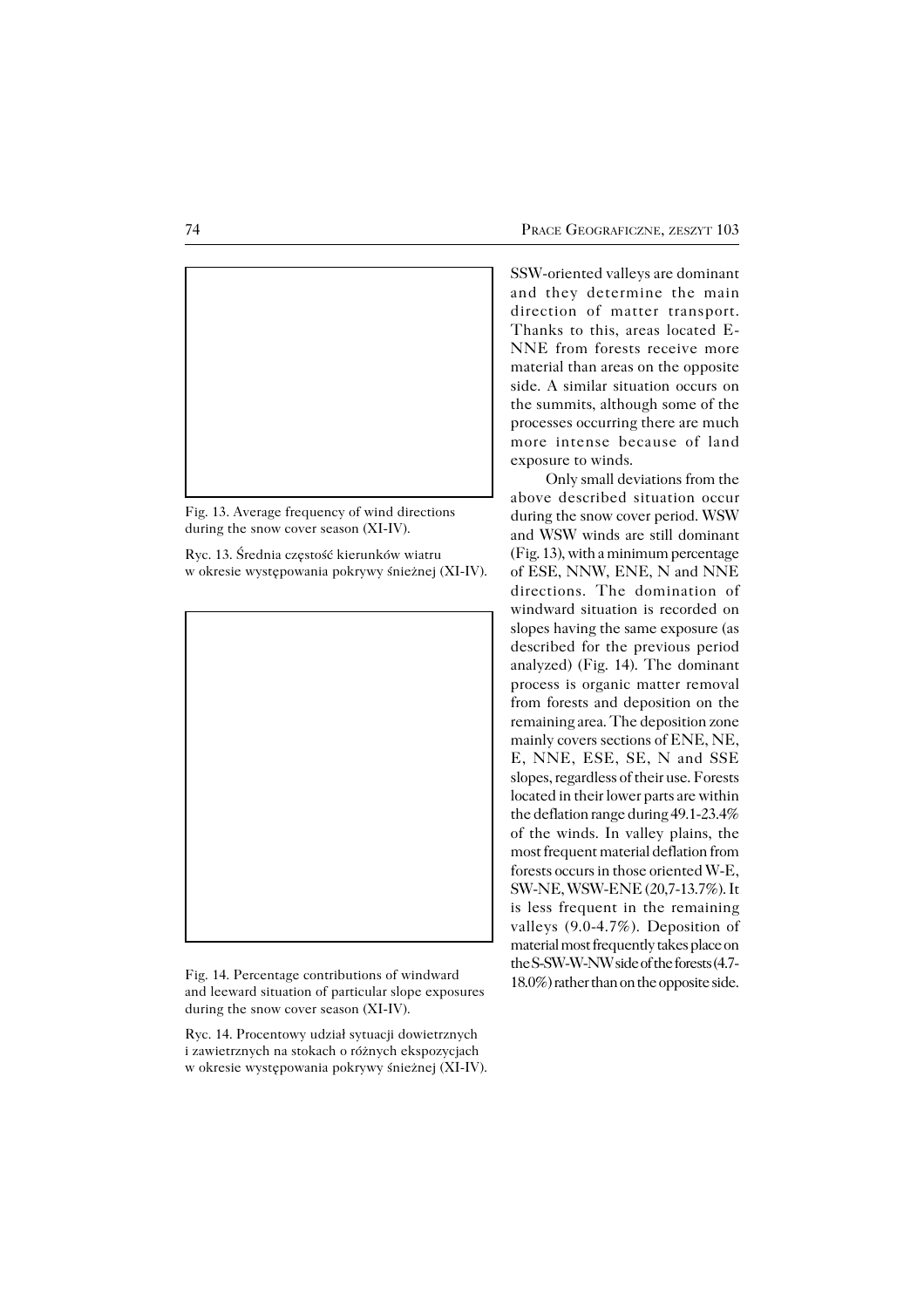#### **3.3. Snow cover**

Snow deflation and transport were observed during winds exceeding 5 m s−1. The snow transported was dry and weakly bound to the ground. Favourable conditions for this type of transport are present during 12.6 days per annum on average. The highest number of days with dry snow cover and winds  $\geq 5$  m s<sup>-1</sup> was recorded between December and February (2.9−3.7 days per month). necessary to displace snow but their frequency varies. They are dominated Ryc. 15. Średnia częstość kierunków wiatru which also reach the highest pokrywy śnieżnej (XI−IV). velocities of  $\geq 15$  m s<sup>-1</sup>. Winds oriented NNE, ENE, N, NNW and ENE are the least important.

Wind directions not only determine the snow transport route but are also decisive for the distribution of snow deflation and deposition areas, depending on the exposure of various landforms. The most intense snow deflation phenomena were observed on watershed planes and windward slopes. They were less intense along the slopes and the weakest along valleys whose orientation was parallel to the wind direction. Snow is mainly deposited in the upper sections of the leeward slopes. Transport phenomena do not occur in their lower parts or in the valley plains located at the foot of Fig. 16. Percentage contributions of windward steep sections of slopes and in front deposition of snow.



All the local winds reach a velocity Fig. 15. Average frequency of  $\geq$ 5 m s<sup>-1</sup> wind directions during the snow cover season (XI−IV).

by W, WSW and SW winds (Fig. 15) o prędkości ≥5 m s−1 w okresie występowania



the slopes. Snow also accumulates on and leeward situation of particular slope exposures the windward side, at the base of during the snow cover and ≥5 m s−1 wind season.

of forest areas. Forest ranges as such i zawietrznych na stokach o różnych ekspozycjach are not subject to deflation or aeolian w okresie występowania pokrywy śnieżnej Ryc. 16. Procentowy udział sytuacji dowietrznych i wiatrów o prędkości ≥5 m s−1 .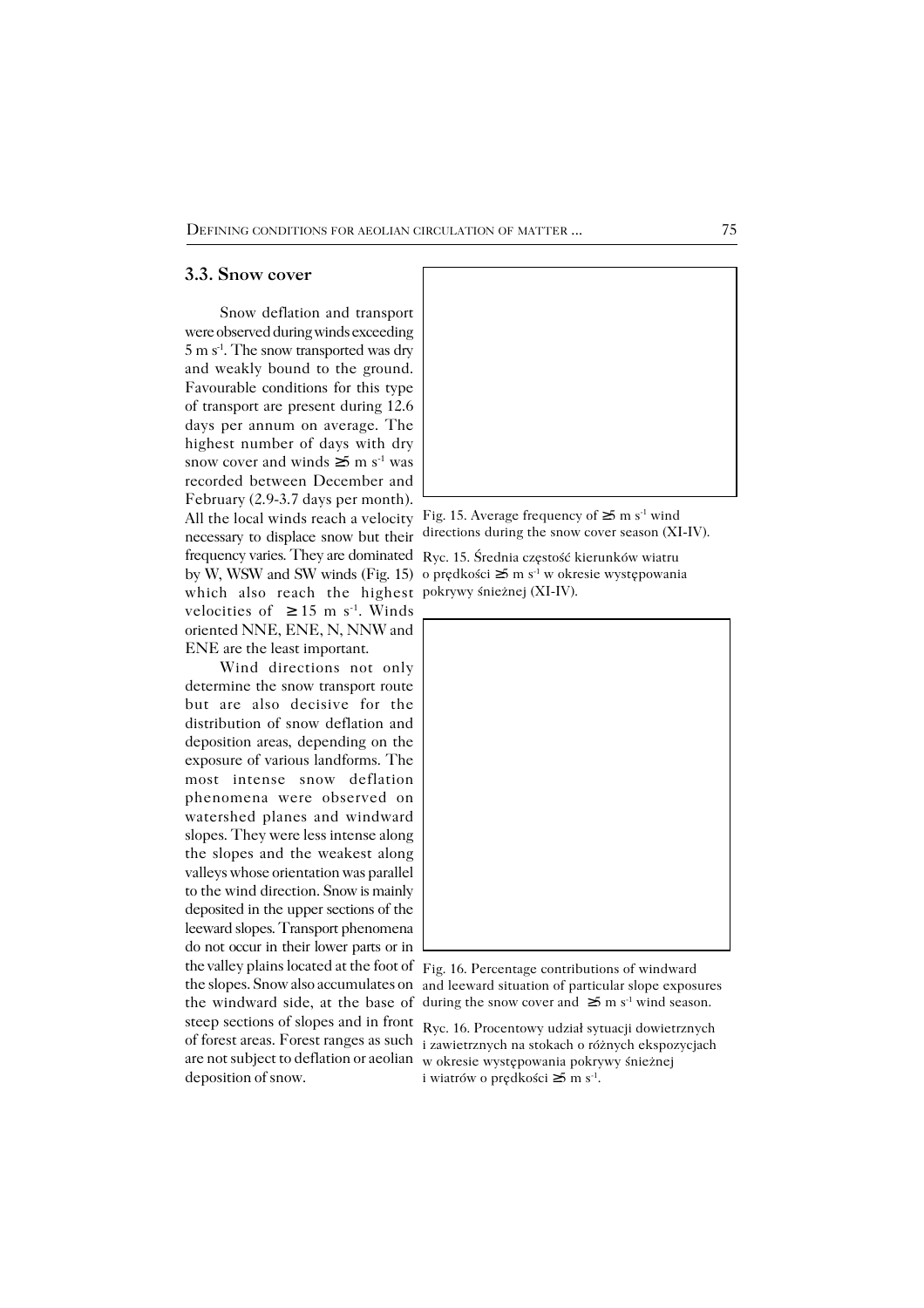Only the watershed areas are subject to dominant deflation, regardless of wind direction. Changes in wind direction make all the slopes alternate in roles of dominant snow deflation or accumulation zones. Taking into account the frequency of particular wind directions and the fact that deflation phenomena not only apply to slopes perpendicular to the wind but also to those whose deviation does not exceed 90°, slopes with dominant windward and leeward situation were identified (Fig. 16). Slopes exposed SW, WSW, SSW, W and S are the most frequently exposed to deflation (86.8− 80.9% of all cases of active winds). The domination of windward exposure frequency over leeward exposure (77.4−55.8%) is also a feature of the WNW, NW, NNW and SSE slopes. N−exposed slopes are evenly windward (49.1%) and leeward−exposed (50.9%). The remaining slopes (ENE, NE, NNE, E, ESE and SE) are most frequently leeward (78.5−56.8%). Thus, conditions in their upper parts are more frequently favourable to snow accumulation than deflation. The lower parts of these slopes are usually out of reach of the transported snow and favour deflation (49.1−21.5%).

Conditions favourable to snow movement in the valley plains are even less frequent. They occur only when the wind blows along the valley axis. According to the patterns of wind direction frequencies, snow transport may take place in valleys oriented W−E, SW−NE and WSW−ENE (30.0−17.9%). Conditions in other forms of valleys (SE−NW, ESE−WNW, N−S, NE−SSW and NNW−SSE) are less favourable (9.8− 4.6%). Because of the low wind velocities in local depressions, snow transport takes place over a short distance (it is local and does not reach beyond the limits of these land forms).

## **4. Types of areas with different conditions for aeolian matter circulation**

The conditions for aeolian matter circulation depend on the land's slope and exposure in relation to the dominant active wind direction and land use patterns. They determine the length of the time period favourable to the deflation or accumulation of material. Comparing the durations of these periods in various places allows areas to be identified which are favourable mostly to deflation or to deposition, or to a balance between or absence of these processes.

Summit planes and ridges have specific conditions for mineral and organic matter or snow removal. Valley plains are areas of closed matter circulation. Slopes inclined over 55°, regardless of their exposure, favour deflation of mineral and organic matter only. They do not take part in snow circulation. Less steep slopes, depending on their exposure, may be classified in four groups (in terms of the conditions for wind−driven matter circulation phenomena):

S, SSW, SW, WSW, W, WNW, NW and NNW slopes allow deflation of all types of 1. matter all year long.

- SSE−exposed slopes ensure a longer period of conditions favourable to mineral
- matter and snow deflation, rather than deposition. The opposite situation occurs in 2.the case of organic matter, which can be deposited all year long.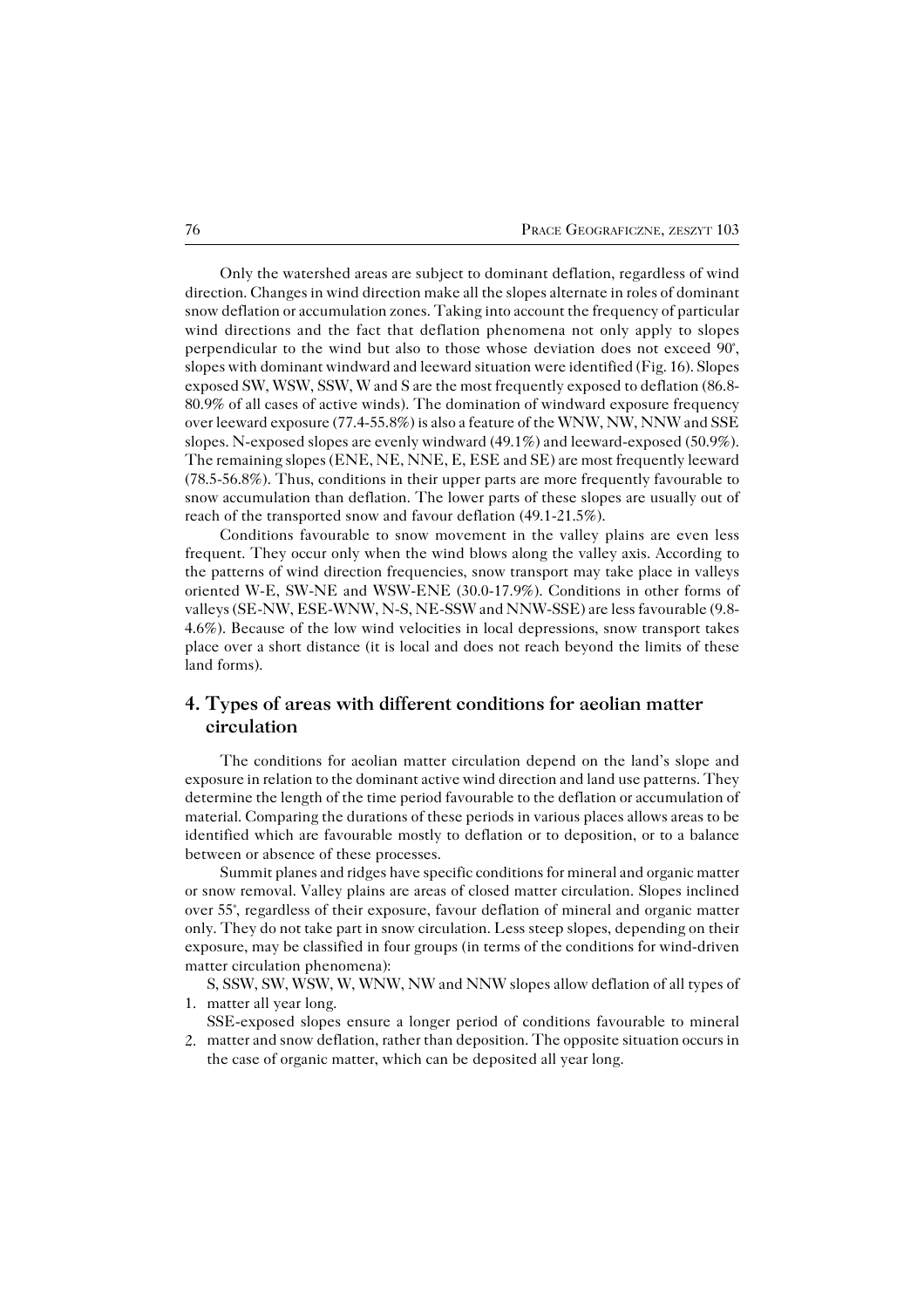|                                                                                                                        | DEFINING CONDITIONS FOR AEOLIAN CIRCULATION OF MATTER |
|------------------------------------------------------------------------------------------------------------------------|-------------------------------------------------------|
| Fig. 17. Distribution of area types with different conditions of aeolian matter circulation (explanation in the text). |                                                       |
| Ryc. 17. Rozmieszczenie typów obszarów o różnych warunkach eolicznego obiegu materii (objaśnienia w tekście).          | 77                                                    |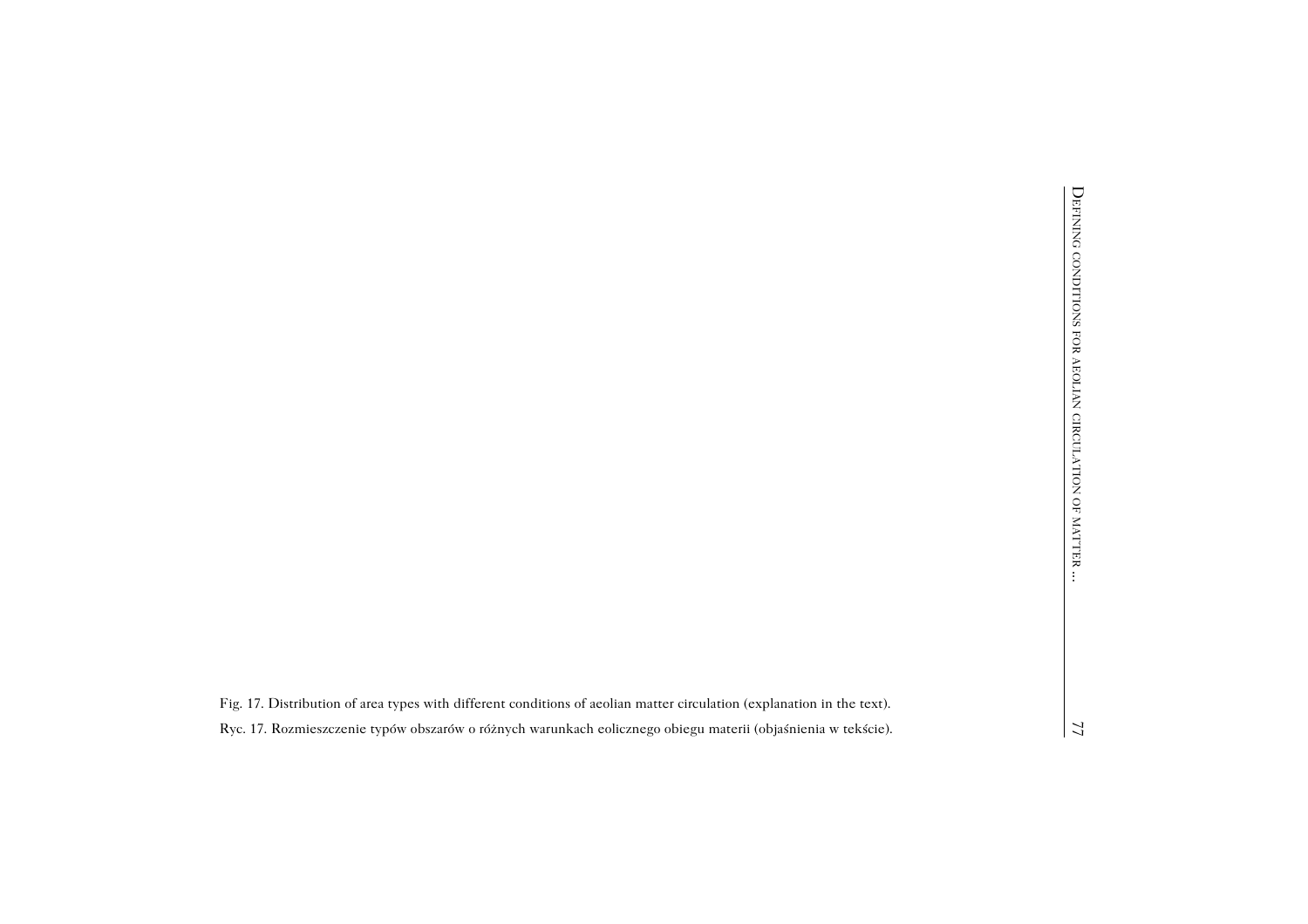- N−exposed slopes guarantee deflation of organic matter in the summer and its 3. deposition in the winter. Also mineral matter and snow are accumulated more often than removed.
- NNE, NE, ENE, E, ESE and SE slopes favour deposition of all types of matter all 4.year long.

The morphological conditions of the airborne processes presented above are further modified by vegetation cover. Forest plant communities are areas which only allow deposition of mineral matter. Snow transport does not take place and the amount of organic matter removed exceeds the supply. Also in grassland areas the main process is mineral matter deposition. The circulation of organic matter and snow depends, is in the case of ploughed fields, on their position relative to other plant communities and the deflation and deposition rates in each of them. Conditions on ploughed fields are more favourable for deflation than the supply of mineral matter.

Taking into account the forementioned presented influences of relief and vegetation cover on the type of wind−driven phenomena, ten types of areas were identified with different conditions for aeolian matter and pollutant circulation:

- Type I − conditions favourable to the deflation of all types of matter. It includes ploughed land on summits and moderate slopes exposed S, SSW, SW, WSW, W, WNW, NW and NNW without forest shield on the windward side.
- Type II − conditions favourable to the deflation of mineral and organic matter with no snow transport. It includes open steep slopes over 55°, regardless of their exposure.
- Type III − conditions favourable to the deflation of mineral matter and lack of organic matter or snow exchange with the adjacent areas. It includes ploughed land in valley plain areas.
- Type IV − conditions favourable to the deflation of mineral matter and snow and to the deposition of organic matter. It includes ploughed lands on summits and low− angle slopes exposed S, SSW, SW, WSW, WNW, NW, NNW and N, located leeward from forests and also on SSE slopes.
- Type V − conditions favourable to the deflation of organic matter and snow and to the deposition of mineral matter. It includes meadows on the summits and low−angle slopes exposed S, SSW, SW, WSW, W, WNW, NW and NNW.
- Type VI − conditions favourable to the deflation of organic matter, the deposition of mineral matter and a lack of snow displacement. It includes forests in the valley plains, on the summits and low−angle slopes exposed S, SSW, SW, WSW, W, NNW, NW, NNW, N, NNE, NE, ENE, E, ESE and SE. They are located leeward from meadows and ploughed fields.
- Type VII − conditions favourable to the deflation of organic matter and the deposition of mineral matter and snow. It includes meadows on N−exposed low−angle slopes.
- Type VIII − a lack of exchange of snow and organic matter with the adjacent areas and conditions favourable to the deposition of mineral matter. It includes meadows in valley plains.
- Type IX − conditions favourable to the deposition of mineral and organic matter, a lack of snow displacement. It includes forests on slopes exposed SSE, NNE, NE, ENE, E, ESE and SE, located leeward from forests.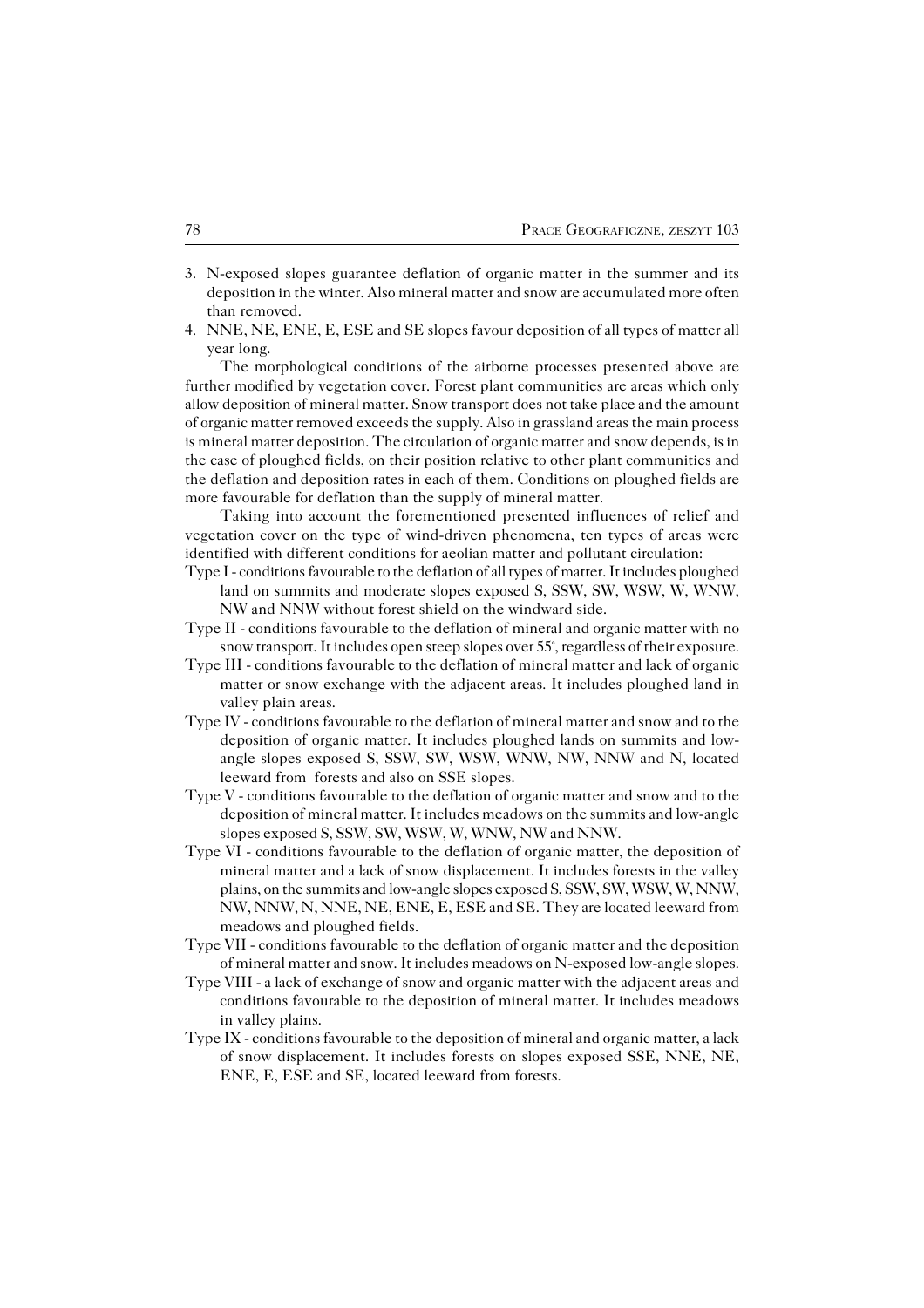Type  $X$  – conditions favourable to the deposition of all types of matter. It includes ploughed land on N−exposed low−angle slopes and ploughed land and meadows on slopes exposed NNE, NE, ENE, E, ESE and SE. It also covers areas at the foot of open, steep slopes inclined over 55°, regardless of their exposure.

The types of areas specified can be grouped into three sets: mineral and organic material or snow removal or the lack of such phenomena (I−III), diversity of the directions of displacements applied to the particular types of material (IV−VII), deposition of mineral and organic matter and snow or the lack of changes in their distribution (VIII−X).

In terms of the area occupied, these three groups are similar. Types I and VI are dominant. Type I areas occur in the western, northern and eastern parts of the lower step of the foothill marginal zone. Type VI areas are concentrated in the southern parts, within the higher morphological step. The other types of areas are scattered in small fragments over the entire area of the Foothills.

## **5. Conclusions**

The tremendous diversity of the marginal zone of the Carpathian Foothills between the Raba and Uszwica Rivers in terms of aeolian matter circulation reflects the varied structure of relief and dissection density, land use patterns and seasonal variability of wind directions. The type of vegetation cover plays a key role in determining the type of transported matter. Forest communities attenuate the impacts of relief on the course of aeolian transport processes. The diversity of deflation and deposition−specific conditions related to exposure and land inclinations becomes discernible at the level of particular plant communities.

Zones of dominant conditions favorable to deflation and deposition occupy similar areas. The circulation of matter between these zones (in terms of near−ground and low altitude transport) is limited in space and most frequently does not reach beyond the valley plains. Therefore, one may conclude that the aeolian exchange of mineral and organic matter and snow between the analyzed area and the adjacent lands is also restricted. It is limited by the steepness of the foothill escarpment and of the Uszwica and Raba River valley slopes. Such an exchange only occurs through circulation of suspended mineral and organic dusts.

## **References**

- Bruins H.J., Yallon D.H. (1979): *Stratigraphy of the Netivot Section in the desert loess of Negev*, *Israel*, Acta Geol. Acad. Scient. Hungar., 22.
- Catt J. (1978): *Loess and coversands* [in:] F.W. Skotton (ed.), *British Quaternary Studies. Recent Advances,* Oxford Univ.Press, Oxford.
- Cegła J. (1972): *Sedymentacja lessów polskich*, Acta Univ. Wratislav., Studia Geogr., 17.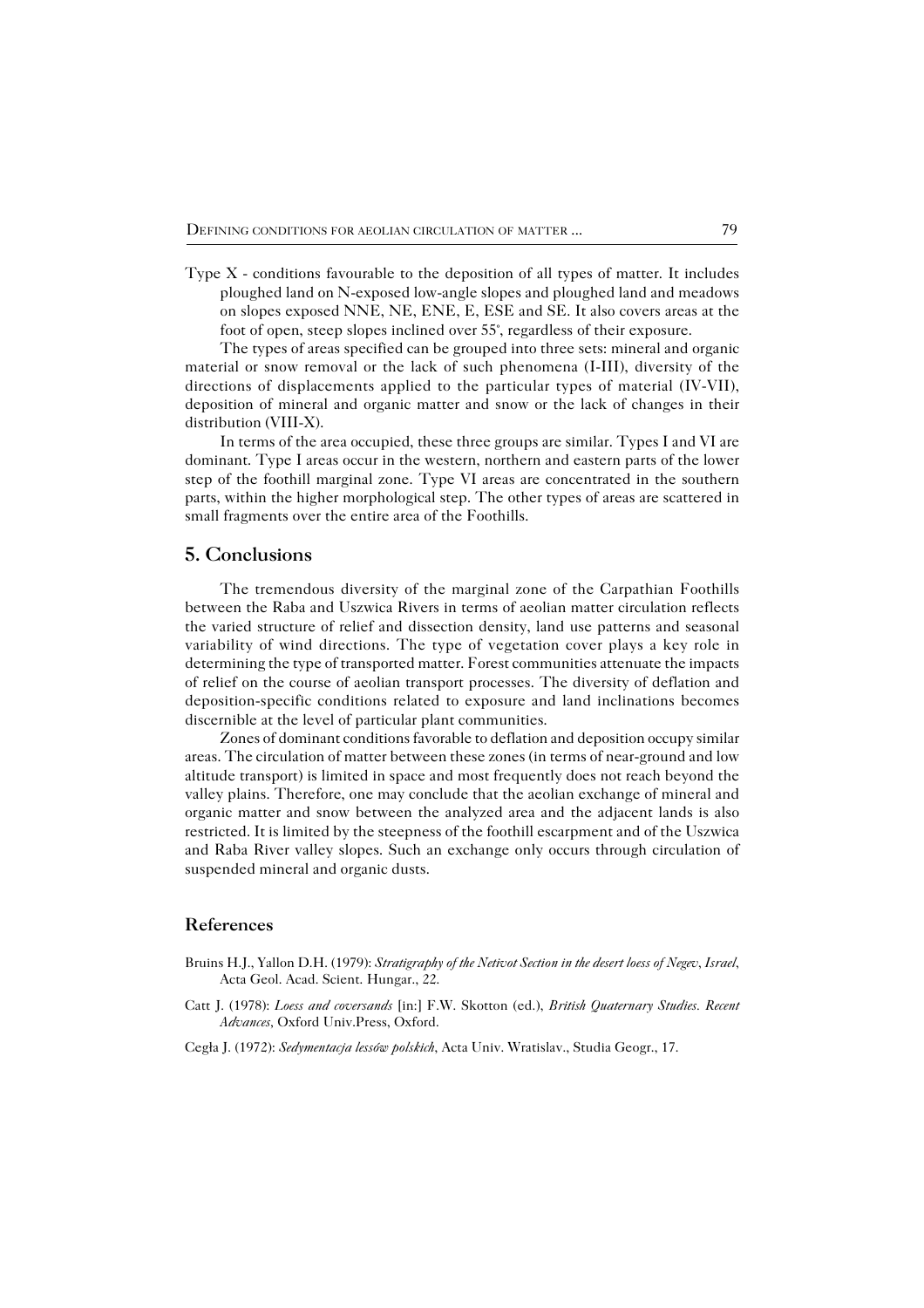- Davenport H.M., Peters L.K. (1978): *Field studies of atmospheric particulate concentration changes during precipitation*, Atm. Environment, 12.
- Duchniewski E. (1961): *Opad pyłu w południowo−zachodniej Polsce w dniach 24−25 IV 1957*, Acta Geoph. Pol., 9.
- Gerasimov I.P. (1973): *Chernozems, burried soils and loesses of the Russian Plain: their age and genesis*, Soil Sci., 116.
- Gerlach T., Koszarski L. (1968): *Wspólczesna rola morfogenetyczna wiatru na przedpolu Beskidu Niskiego*, Studia Geomorph. Carp.−Balc., 2.
- Goossens D., Offer Z. (1993): *Scale model simulations of the deposition of loess in hilly terrain*, Earth Surf. Processes and Landforms, 13.
- Gullentops F., Paulissen E., Vandenberghe J. (1981): *Fossil periglacial phenomena in NE Belgium*, Biul. Perygl., 28.
- Izmaiłow B. (1995): *Wstępne wyniki badań nad eolicznym obiegiem materii w progowej części Pogórza Karpackiego koło Bochni* [in:] L. Kaszowski (ed.)*, Dynamika i antropogeniczne przeobrażenia środowiska przyrodniczego progu Karpat między Rabą a Uszwicą,* Instytut Geografii UJ, Kraków.
- Jahn A. (1969): *Niweoeoliczne procesy w Sudetach i ich działanie na glebę*, Probl. Zagosp. Ziem Górskich, 5.
- Janiga S. (1971): *Deflacyjna rola wiatru w kształtowaniu rzeźby Beskidu Niskiego*, Przegl. Geogr., 43.
- Lewis P.F. (1960): *Linear topography in the southwestern Palouse*, *Washington−Oregon*, Annales of the Assoc. of Amer. Geogr., 50.
- Manecki A., Michalik M., Obidowicz A., Wilczyńska−Michalik W. (1978): *Charakterystyka mineralogiczna i palinologiczna pyłów eolicznych z opadów w Tatrach w latach 1973−74*, Pr. Mineral., 57.
- Maruszczak H. (1967): *Kierunki wiatrów w okresie akumulacji lessu młodszego we wschodniej części Europy Środkowej*, Roczn. Pol. Tow. Geol., 37.
- Neumeister H. (1965): *Probleme der Nördlichen Löessgrenze,* Leipziger Geograph. Beiträge, 65.
- Olewicz Z. (1973): *Tektonika jednostki bocheńskiej i brzegu jednostki śląskiej między Rabą a Uszwicą*, Acta Geol. Pol., 23.
- Paduszyński J. (1954): *Opad pyłu eolicznego w Polsce południowo−wschodniej w dniach 11−12 kwietnia 1948*, Acta Geol. Pol., pars Geologica, 4.
- Pye K. (1984): *Loess*, Progress in Physical Geography, 8.
- Różycki S.Z. (1967): *Le sens des vents portant la poussiere de loess a la lumiere de l˘analyse des formes d˘accumulation du loess en Bulgarie et en Europe Centrale*, Revue de Géomorph. Dyn., ser. 2, 9.
- Scriven R.A., Fisher B.E.A. (1975): *The long range transport of airborne material and its removal by deposition and washout: I − general considerations, II − the effect of turbulent diffusion*, Atm. Environment, 9.
- Simonson R.W., Hutton C.E. (1954): *Distribution curves for loess*, Am. J. of Science, 252.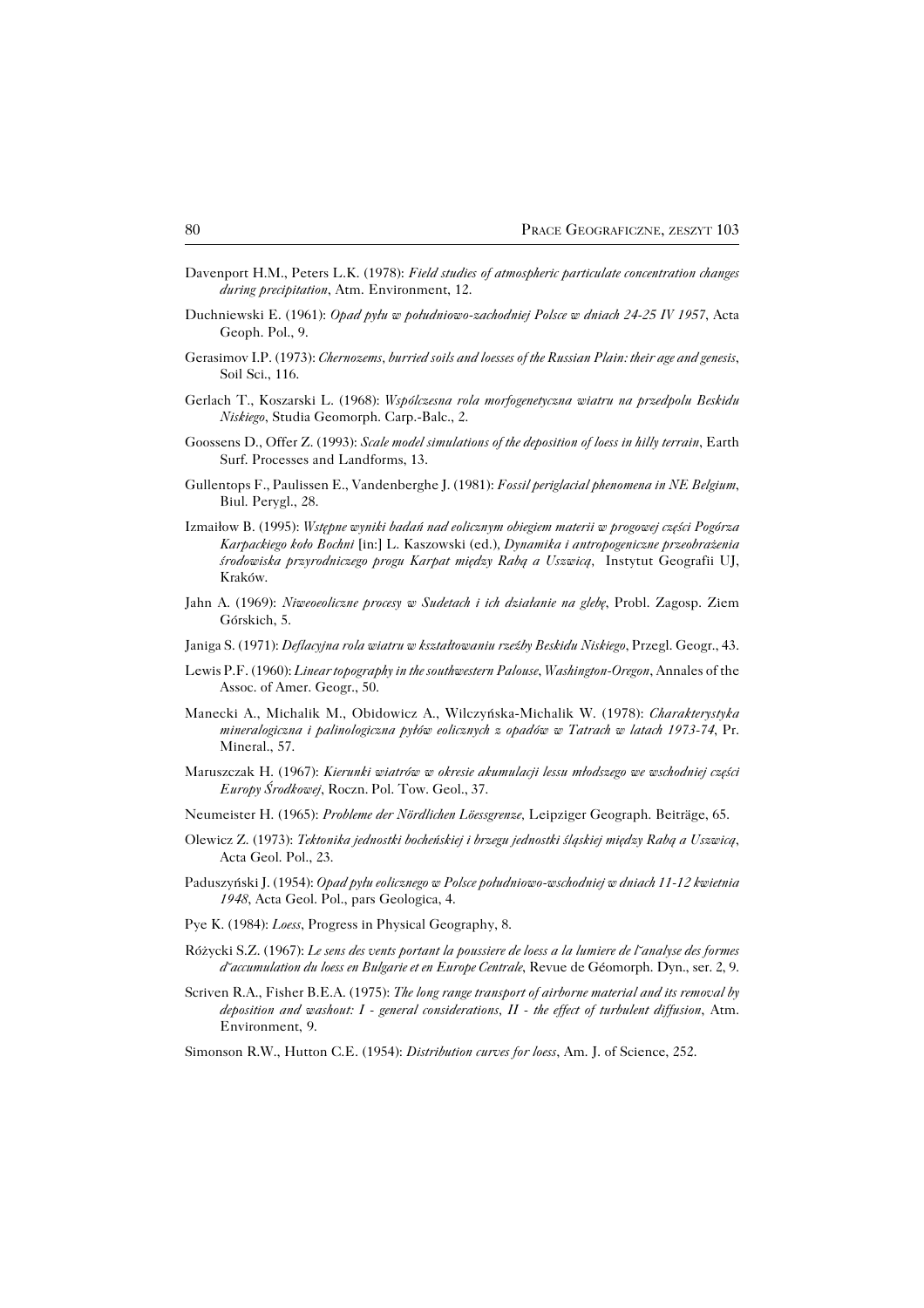Skiba S. (1991): *Gleby zlewni Starej Rzeki na Pogórzu Wielickim*, Zesz. Nauk. UJ, Prace Geogr., 88.

- Starkel L. (1972): *Karpaty Zewnętrzne* [in:] M. Klimaszewski (ed.), *Geomorfologia Polski,* t. 1, PWN, Warszawa.
- Tavernier R. (1954): *Le Quaternaire* [in:] P. Fourmarier (ed.), *Prodrôme d˘une description géologique de la Belgique,* Vaillant−Carmanne, Liege.
- Vanmaercke−Gottigny M.C. (1981): *Some geomorphological implications of the cryoaeolian deposits in Western Belgium*, Biul. Perygl., 28.
- Weise O.R. (1983): *Das Periglazial*, Bornträger, Berlin−Stuttgart.
- Wielowiejski J. (ed.) (1979): *Prahistoria Ziem Polskich*, Ossolineum.
- Wojtanowicz J. (1972): *Burze pyłowe i ich znaczenie geomorfologiczne w świetle dotychczasowych badań*, Czasop. Geogr., 43.
- Yallon D.H., Dan J. (1974): *Accumulation and distribution of loess−derived deposits in the semi−desert and desert fringe areas of Israel*, Z. Geomorph. Suppl., 20.

# **Zróżnicowanie warunków eolicznego obiegu materii jako nośnika zanieczyszczeń w progowej części Pogórza Karpackiego między Rabą a Uszwicą**

#### **Streszczenie**

Analizę zróżnicowania warunków eolicznego obiegu zanieczyszczeń, przenoszonych za pośrednictwem cząstek mineralnych, organicznych i śniegu, przeprowadzono dla progowej części Pogórza Karpackiego między Rabą a Uszwicą. Dokonano jej na podstawie wyników badań dotyczących warunków przebiegu i efektów deflacji, transportu i depozycji eolicznej wymienionych wyżej rodzajów materiału oraz charakterystyki wybranych elementów środowiska omawianego obszaru.

Przemieszczanie materiału mineralnego, organicznego i śniegu przez wiatr może zachodzić w różnych częściach obszaru i w różnych okresach, w zależności od użytkowania, nachylenia i ekspozycji terenu, zmienności kierunków i prędkości wiatru oraz stanu gruntu. Jedynie przenoszenie pyłów mineralnych w suspensji i materiału organicznego, pochodzącego z lasów, zachodzi w ciągu całego roku, przy wiatrach odowolnej prędkości. Materiał organiczny z łąk bierze udział w transporcie eolicznym tylko w okresie bezśnieżnym (V−X) a z pól − wyłącznie w okresie wegetacyjnym (V−IX). Przemieszczanie zarówno cząstek mineralnych, jak i śniegu w przygruntowych warstwach powietrza wymaga wiatru o prędkości ≥5 m s−1. Materiał mineralny jest dostarczany z pól ornych wyłącznie w okresie powegetacyjnym (X-IV).

Dla wyróżnienia okresów potencjalnego występowania procesów eolicznych analizowano ilość sytuacji dowietrznego i zawietrznego położenia terenów o różnym użytkowaniu i ekspozycji. Porównując długość ich trwania, wyróżniono obszary